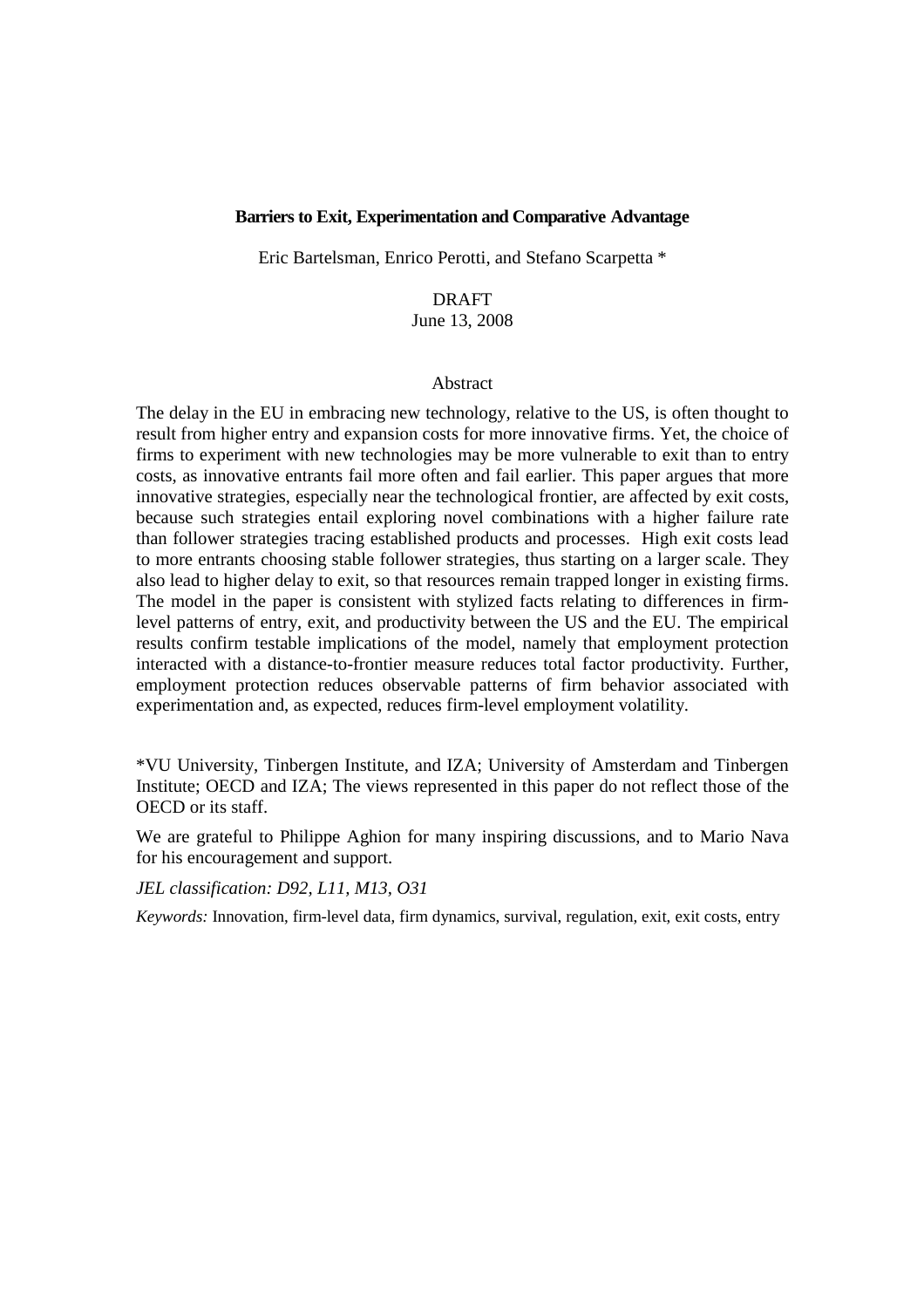## **1. Introduction**

<u>.</u>

This paper explores empirical variation in industry and firm-level performance within and across countries for clues to explain differences in innovative strategies chosen by firms in the USA versus EU countries. The fact of firm heterogeneity, even within narrowly-defined industries or markets, has now been well documented (see e.g. Bartelsman and Doms, 2000). The role of reallocation among firms in determining aggregate or industry outcomes is becoming evident (e.g. Bartelsman, Halitwanger, and Scarpetta 2004, 2007; Melitz and Canut 2007). Aggregate productivity is boosted by the expansion of more productive firms, and the scaling down and exit of less efficient ones within and across sectors, in response to successful innovation. The process of new entry and resource reallocation across firms also is seen to be important for economic renewal and growth. More recently, selection is receiving increased attention: how do institutional features and technology interact with firm-level choices and market selection in determining the characteristics of firms that are observed to produce (see e.g. Acemoglu et al. 2006; Koeniger and Prat, 2007).

Individual firm growth and exit patterns are posited to depend on a firm-level choice between experimental innovation which leads to a high chance of temporary or complete failure, and incremental adaptation which has less variable outcomes.<sup>1</sup> Experimentation requires sequential testing of alternative combinations of technologies and resource inputs, and leads to more variable outcomes than strategies that replicate tried and tested combinations of technology and resource inputs. While an innovation may succeed and deliver high growth, it is subject to significant risk of failure, as logistic, technological and marketing assumptions may fail. Overall, *experimentation* is a dynamic process which increases the diversity of performance within the population of firms, in principle increasing the average, the standard deviation and even the skewness of the distribution of firm productivity. It is associated with smaller entrants, faster scaling up and down of the better and worse firms, and a high rate of resource reallocation.

<sup>&</sup>lt;sup>1</sup> Innovative strategies are here broadly defined to include new technology, novel market approach, and changes in organizational structure.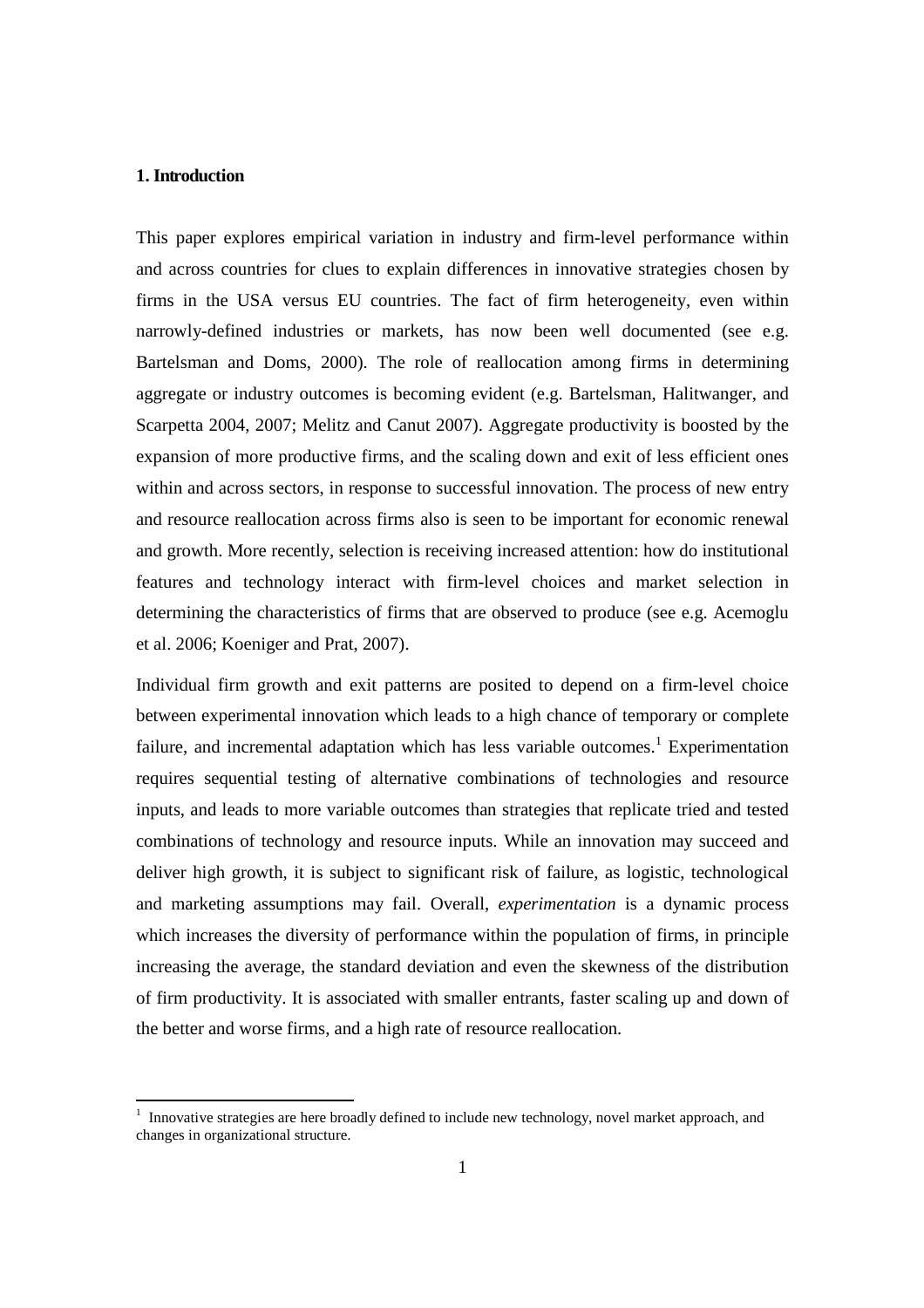We start to explore the importance of experimentation by illustrating a broad range of empirical evidence on the differences in firm and industry characteristics in the EU compared to the United States. Our key data source contains cross sectional and time series information on the distribution of firm-level characteristics. We compare in particular the different features of entrant and exiting firms, their size at entry and exit, and the resource reallocation rates and the distribution of productivity across firms.

We offer a theoretical model where entrant firms choose their technology, factor input, and market strategy to aid in explaining the features of the data. More innovative choices are riskier, but hold promise for larger profit and growth. Experimentation offers high rewards in case of success, but also imposes financial losses in case of failure, as well as costs on various stakeholders (workers, suppliers, consumers, local communities). Thus, political preferences aiming at protecting these groups induce a policy of large exit costs on firms to compensate all affected parties.<sup>2</sup>

High exit costs discourage innovative entrants more than conventional entrants. High entry costs are not a likely candidate to explain the differential entry rates of firms with experimentation versus adoption as innovative strategy as the entry costs are sunk before the choice of innovation strategy is taken. While all firms incur entry  $costs<sup>3</sup>$ , most often conventional entrants invest immediately at a higher scale than experimental ventures. In contrast, exit costs, and more generally any assets that are lost in failure, hit harder those firms with the strategy of experimentally seeking for new products and processes, because their chance of failure is higher.

The model provides testable implications. In particular, exit costs discourage experimentation more in sectors close to the technological frontier. In sectors where there is less scope for an entrant to gain a drastic improvement over incumbents, experimentation may not be affected by entry costs at all. A measurable implication is that the pace at which resources and market share may shift towards more productive

-

 $2^{2}$  Some exit costs have a cultural component. An example is the "stigma of failure", a negative social judgment on the quality of entrepreneurs which suffer bankruptcy. Landier (2003) show how it may be self reinforcing, and how severely it undermines the incentives of talented individuals to start an own firm. <sup>3</sup> There may be specific financial constraints which make external financing harder for novel concepts. In

that case it is essential to understand how the US and EU financial systems differ in resolving the problem of early stage financing.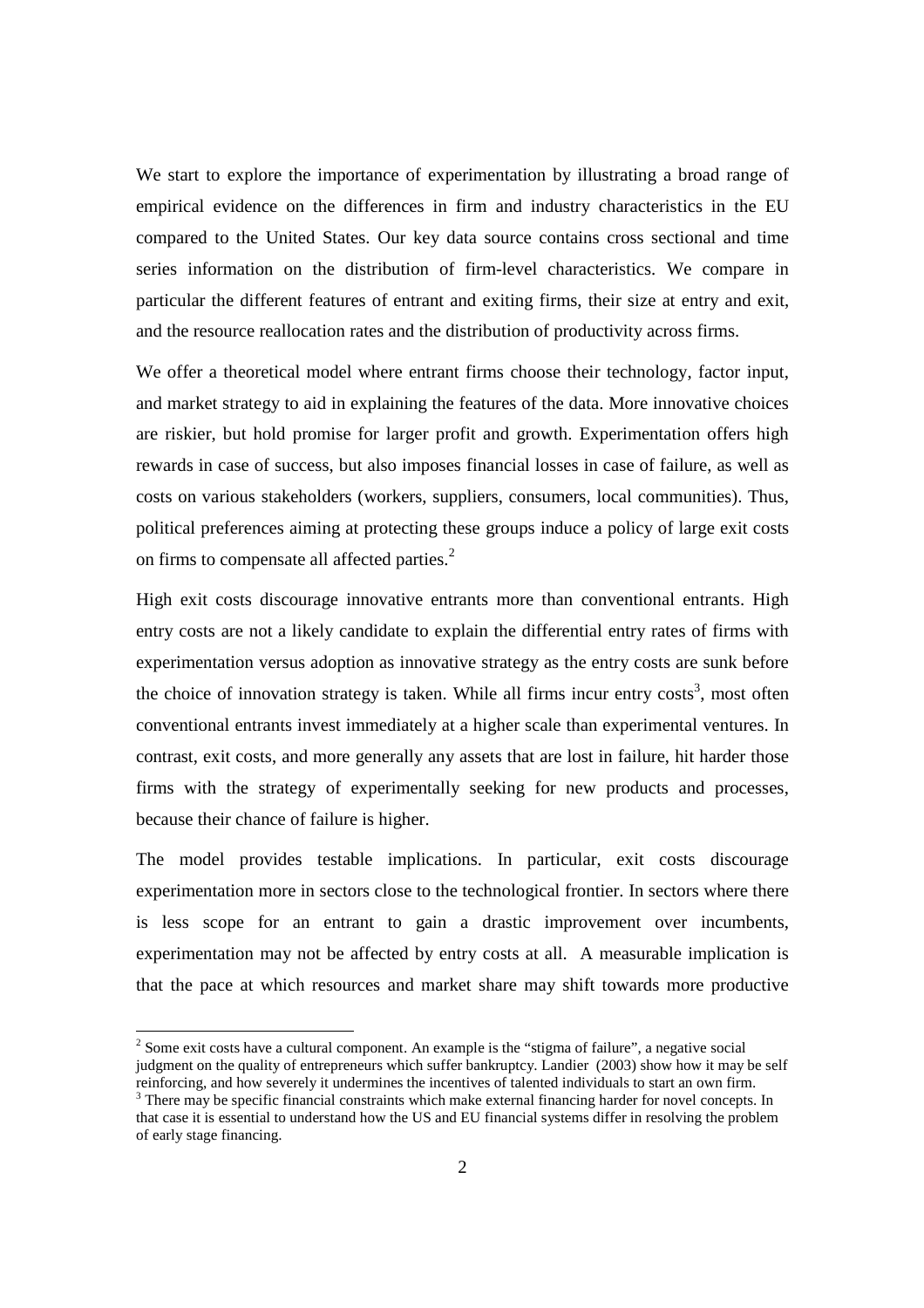firms is indirectly influenced by exit costs. The intuition is that the stock of productive resources available for reallocation across firms depends on the strategies chosen by firms. The growth ability of better firms depends on the availability of high quality, redeployable resources released by downsizing and exiting firms. Higher experimentation rates produces more rapid entry as well as faster exit, so resources remain on average shorter in the same firm. As resources become specialized to firms over time, a process of more frequent exit frees up resources at a stage of easier redeployment. This creates an externality across firm strategies. In a low exit cost environment, many exiting firms are innovative ventures which have been unlucky. In a high exit cost environment, more of them are conventional firms which have reached obsolescence. To the extent that resources released by the latter are harder to reallocate, the average quality of resources released depends on the fraction of experimenting firms. The quality of available resources is critical for strategies requiring speed, such as the ability of a successful innovator to capture the value generated by the innovation before the rents are dissipated by imitating followers.

Overall, the evidence we review is consistent with two postulates. *Experimentation,* in combination with productivity enhancing reallocation is a crucial factor in achieving high productivity. Second, exit costs matter significantly for productivity, both because they lower productivity enhancing reallocation and because they lower experimentation. Our paper complements the literature on the barriers to innovation from entry costs, but also provides a clear contrast. Entry costs discourage both innovative and conventional entry, yet as long as innovative ventures are more valuable, entry costs should not create a greater relative obstacle for innovative firms. Here we argue that the nature of experimentation with frequent failures makes exit costs even more critical, especially for sectors close to the technological frontier. $4$  Understanding the differential implications of entry costs and exit frictions may change political considerations that are at the heart of their existence. $5$ 

-

<sup>&</sup>lt;sup>4</sup> Aghion and Blundell (200?) show that the relationship between innovation and competition is U shaped, and attribute it to different benefits of innovation in sectors near and far from the technological frontier.

 $<sup>5</sup>$  Djankov et al. (2004) document remarkable variation in entry costs across countries, and highlight how</sup> high entry barriers are more common in corrupt countries. Klapper, Laeven and Rajan (2006) show how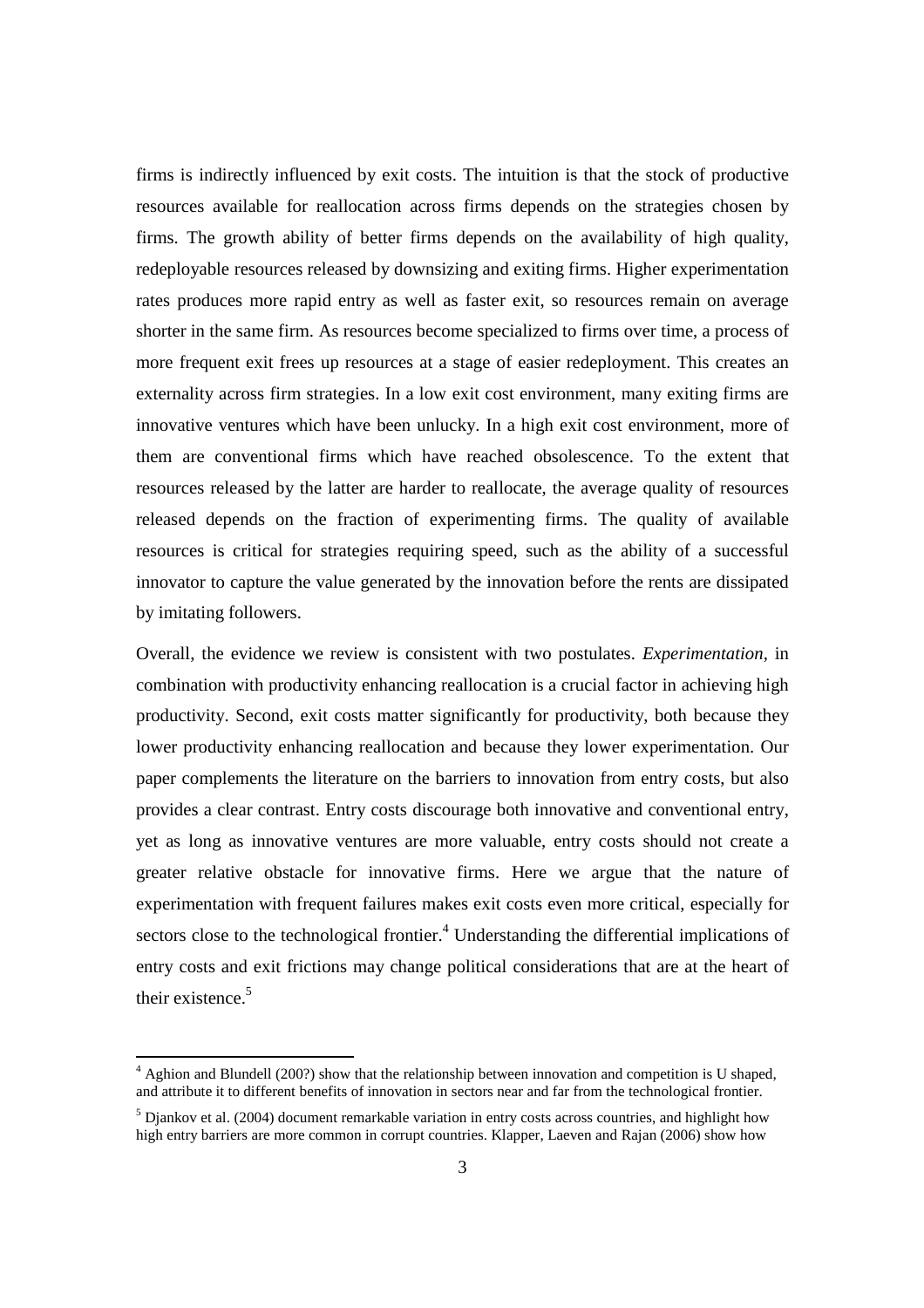The paper is organized as follows. The next section presents some existing evidence and some new stylized facts concerning firm demographics and productivity. The following section offers a model of experimentation choice under exit costs. The fourth section presents our preliminary results of the testable implications of the model, using a combination of statistical sources: a panel dataset on output and factor inputs (EUKLEMS), two datasets on institutional indicators (OECD Employment Protection data and World Bank Cost of Doing Business data), and a new panel of indicators built up from longitudinal firm-level datasets (ONS/Eurostat). The conclusions conclude the paper.

# **2. Recent observations on heterogeneity, churn, and productivity dispersion**

The stylized facts presented in this section are drawn from recent firm-level studies and from a harmonized database of indicators built up from firm-level data for a sample of OECD countries over the past decade.<sup>6</sup> The indicators for the OECD countries are generally limited to manufacturing industries and cover periods that vary by country but generally contain most of the 1990s. The reported facts relate to the size distribution of firms, the magnitude of firm entry and exit, the survival and post-entry growth of firms, and to the dispersion of productivity of entrants and incumbents. We start with a selection of indicators from the literature that portray the heterogeneity in firm characteristics and the amount of churn in employment and the population of firms.

 $\overline{a}$ 

entry costs reduce entry rates, and are not justified as efficient public policy. Rajan and Zingales (2003) include finance barriers as deliberate obstacles created to favor insiders and established producers. Perotti and Volpin (2007) show evidence that weak investor protection reduces entry rates in countries where the capacity of insiders to block entry is strongest.

 $6$  The firm-level database collected indicators for 24 countries (Canada, Denmark, Germany, Finland, France, Italy, the Netherlands, Portugal, United Kingdom and United States Estonia, Hungary, Latvia, Romania, Slovenia; Argentina, Brazil, Chile, Colombia, Mexico, Venezuela, Indonesia, South Korea and Taiwan (Turkey, China coming)). These indicators are based on a process that involved the harmonization of key concepts (e.g. entry, exit, or the definition of the unit of measurement) as well as the definition of common methodologies for studying firm-level data. The methodology for collecting the country/industry/time panel dataset built up from underlying micro-level datasets has been referred to as 'distributed micro-data analysis' (Bartelsman 2004). A detailed technical description of the dataset may be found in Bartelsman, Haltiwanger and Scarpetta (2004).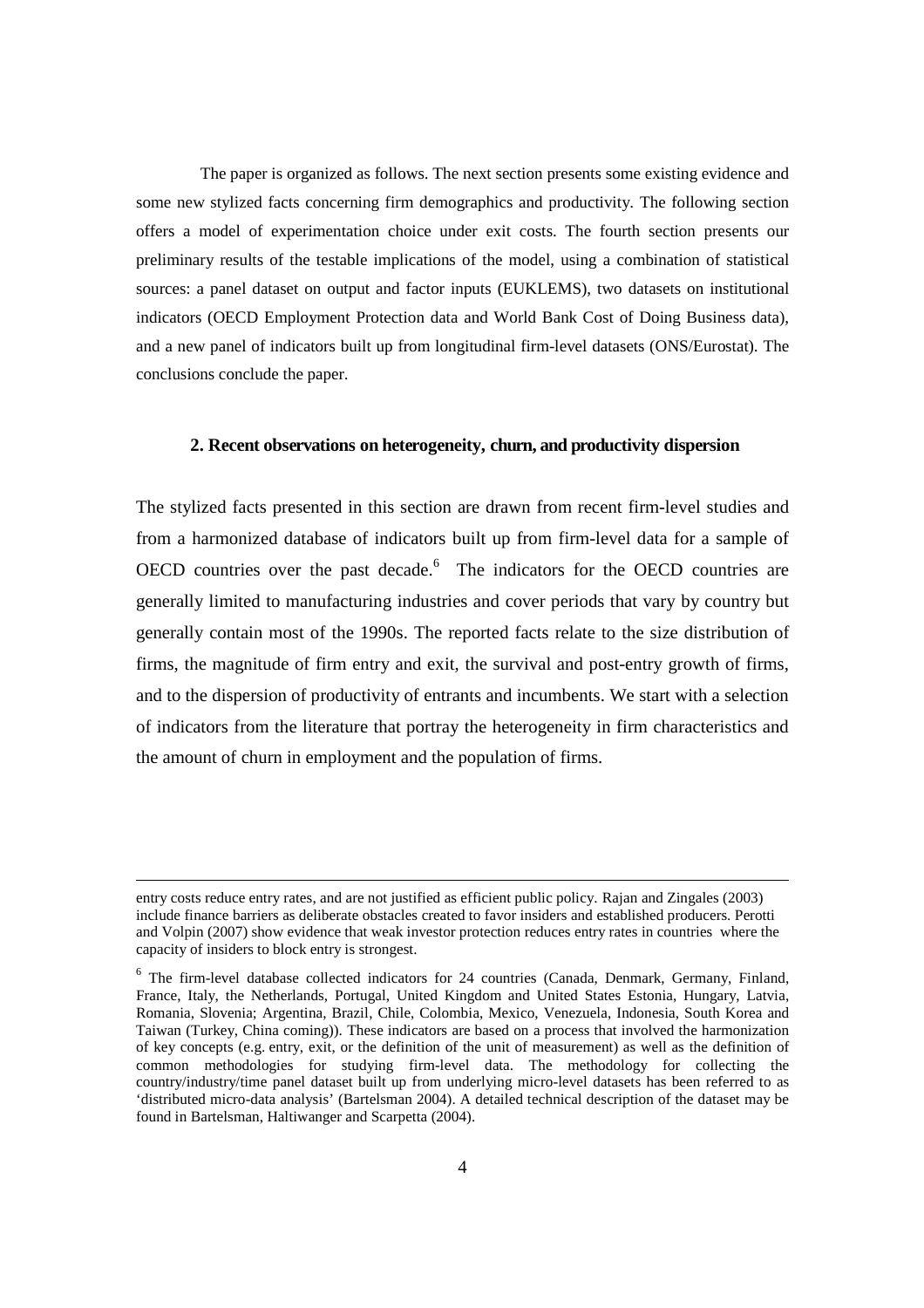*Firm and worker turnover rates are sizable in all countries.* Clear evidence for this is presented in Bartelsman, Haltiwanger and Scarpetta (2004) and Bartelsman, Scarpetta and Schivardi (2004). Over the first-half of the 1990s, firm turnover rates (entry plus exit rates) in OECD countries were in the range of 15 to more than 20 per cent in the business sector: *i.e.* a fifth of firms is either recent entrants, or will close down within a year. The process of entry and exit of firms involves a proportionally low number of workers: i.e. only about 10 per cent of employment is involved in firm turnover. In a decomposition of variance of turnover rates, industry effects are far more important than country effects. In Haltiwanger, Scarpetta, and Schweiger (2006), the turnover rates are seen to be somewhat related to the regulatory and institutional environment, with lower turnover rates associated with higher firing costs particularly in those industries where turnover is high on average across countries.

*Market selection is harsh in all countries.* Only about 60-70 per cent of entering firms survive the first two years in the countries reviewed. Having overcome the initial years, the prospects of firms improve further: those that remain in business after the first two years have a 50 to 80 per cent chance of surviving for five more years. Nevertheless, in the countries considered, only about 40 to 50 per cent of firms entering in a given year survive on average beyond the seventh year. Failure rates in the early years of activity are highly skewed towards small units, while surviving firms are not only larger, but also tend to grow rapidly.

In the U.S. successful new firms expand rapidly compared with the EU. Bartelsman, Scarpetta and Schivardi (2004) show that the average size of surviving firms increases rapidly to approach that of incumbents in the market in which they operate. However, in the United States, surviving firms on average increase their employment by 60% by their seventh year, while employment gains amongst surviving firms in Europe are in the order of 10 to 20 per cent (Figure 3).<sup>7</sup> Firms in ICT-related industries (*office accounting and computing machinery* and *radio, TV and communication equipment*) generally experience rapid post entry growth in all countries for which data are available. However, even in

<u>.</u>

<sup>&</sup>lt;sup>7</sup> The results for the United States are consistent with the evidence in Audretsch (1995 $a$ , b). He found that the four-year employment growth rate amongst surviving firms was about 90 per cent.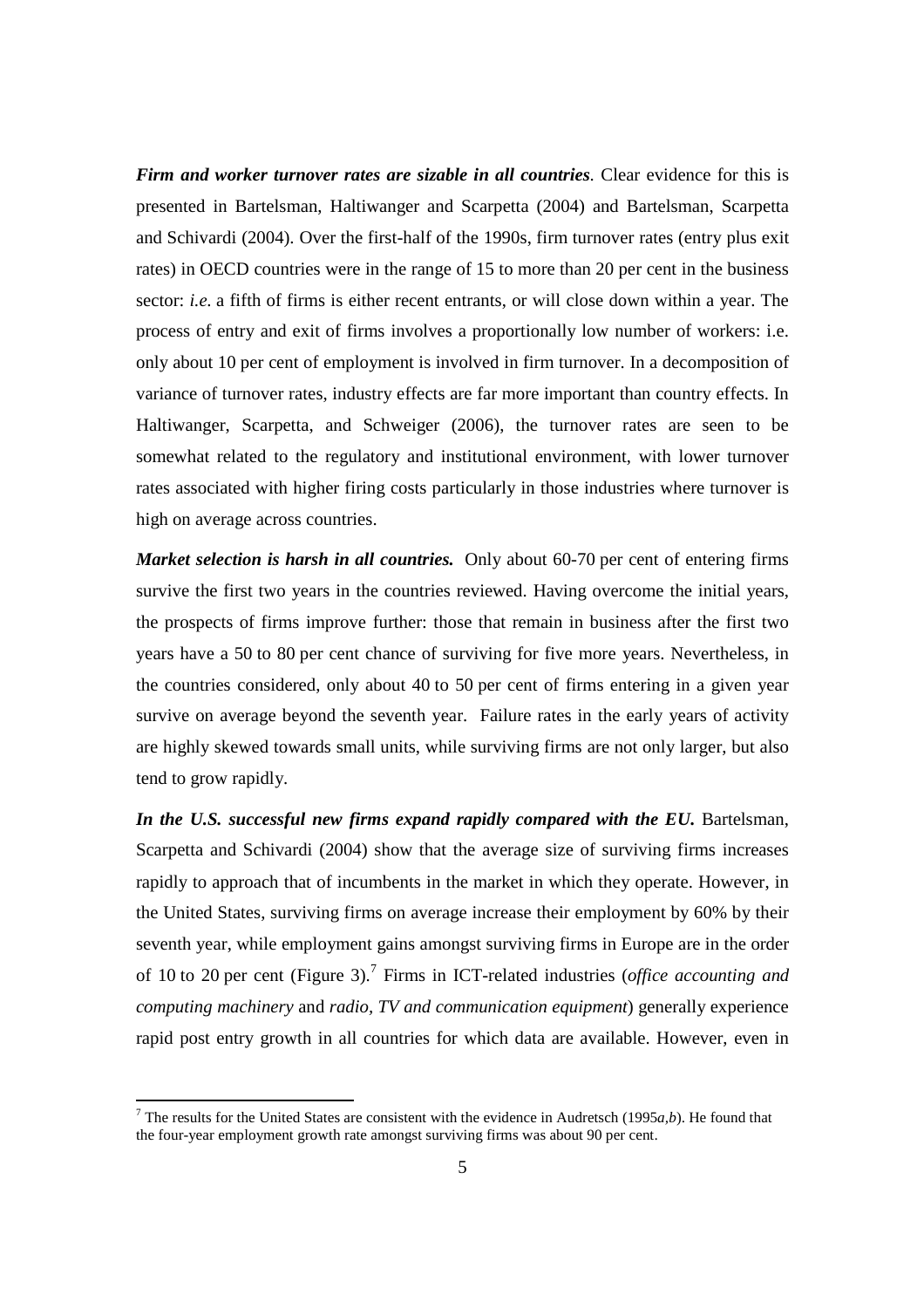these highly dynamic industries, surviving US firms show a considerably stronger employment expansion, compared with those in the EU countries.

*There is larger variation in the productivity levels of new firms in the U.S. than in Europe.* The coefficient of variation (standard deviation divided by the mean) of the distribution of productivity levels of entrants varies across countries and manufacturing sectors. Results are reported in Bartelsman and Scarpetta (2004). They show the country fixed effects for a regression of the coefficient of variation of the productivity of a cohort of entrants on country, industry, and time dummies. Controlled for industry composition, the distribution of productivity of entrants is seen to be wider in the USA than in EU countries, more so for the TFP measure than for labor productivity. This finding is consistent with the notion that entrants in the USA may not have settled on a known technology, but are trying to find out their ability to survive in the market. Interestingly, there is a wider dispersion in the productivity of entrants in high- and low-tech sectors for each country. As discussed, in the US the difference in dispersion between high and lowtech is significantly higher than in other countries. This latter finding points to the possibility that the relative attractiveness of experimental versus follower strategy may vary by industry.

## **Firm-level indicators by technology grouping**

Taking a queue from the last finding on differences-in-differences of entrants productivity variation between high and low tech in the US and EU, we try to extract a collection of stylized facts for a wider set of the indicators built up from micro data (BHS 2004) for the manufacturing sector. The classification scheme for assigning individual industries to technology groups is based on IT production or use intensity, and has been developed by van Ark et al., (see e.g. find original ref..). We display results for manufacturing as a whole and for ICT-producing and non-ICT industries (the intermediate group, ICT-using industries, is reported). The industry list is provided in the appendix. Results for this table are generally consistent with the OECD grouping of manufacturing industries in High, Medium, and Low technology groups.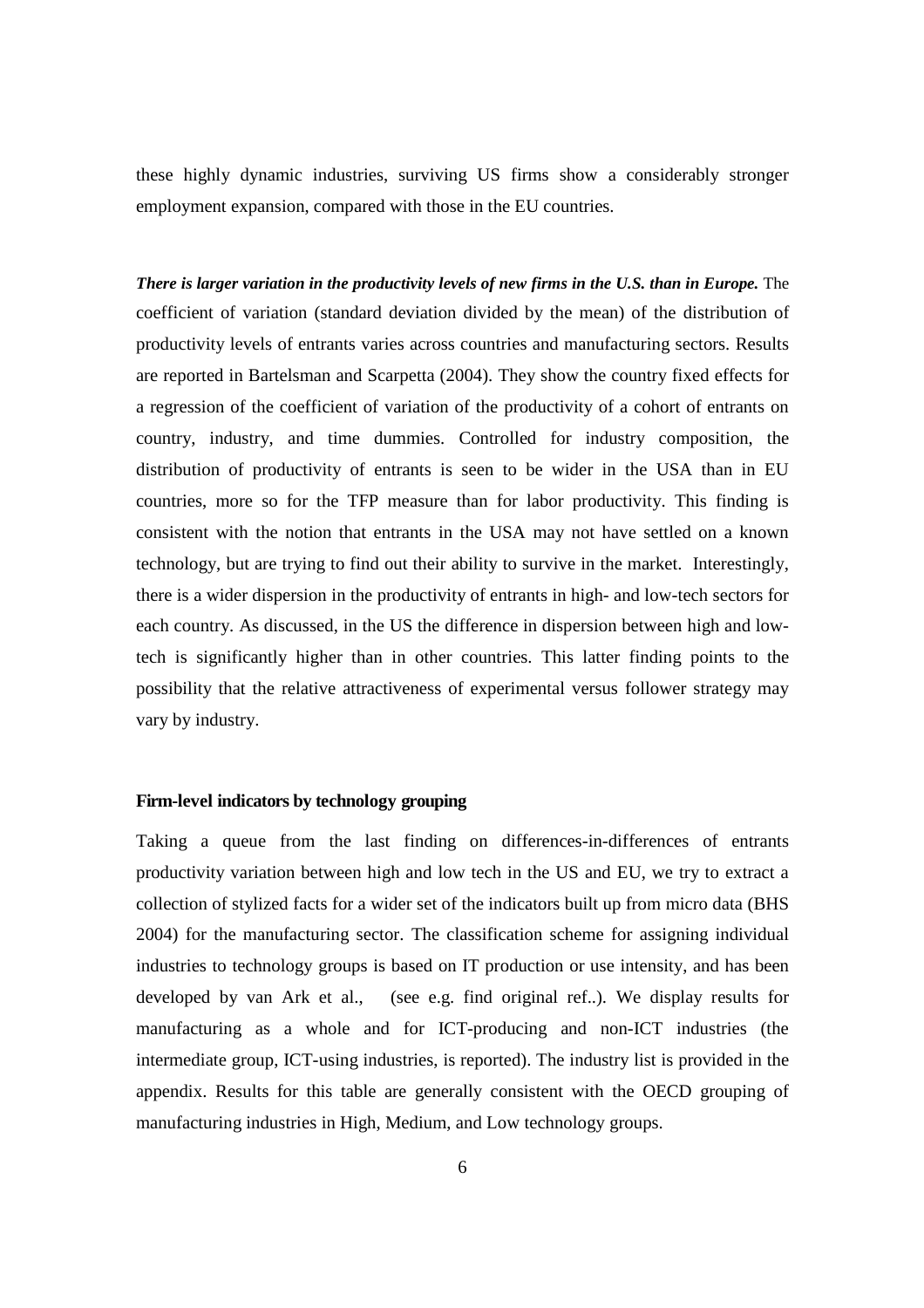*The job destruction by incumbents versus jobs lost through firm exit varies across groupings and between the US and EU countries.* Job destruction rates in the OECD countries hover around 10 percent.<sup>8</sup> This process frees up labor resources needed for entrants and expanding firms. Differences across countries in firing costs and impediments to exit affect the share of job destruction that takes place at incumbent firms versus exiting firms. The first row of Table 2 shows the percentage of job destruction occurring through the exit of firms rather than shedding of workers at continuing firms. Overall, this share is lower in the US than in the  $EU$ . Most striking is the sizable difference in this rate in moving from the low to the high technology group in the U.S. In the high group in the US less than 7 percent of job losses occur through firm exit, while in the EU a third of the losses occur through firm exit. As a consequence, the high technology group releases a large quantity of employment at firms that continue to search for a fit in the market. These resources may be precisely those that are scarce at the more successful experimenting firms. By contrast, in the EU these resources remain attached to the firm, until the firm finally exits the market altogether. A similar pattern of job creation at entering firms versus total job creation emerges between the US and the EU and across technology groupings.

|                                                                                                      | บร                   | EU   | US                   | EU   | US             | EU   |
|------------------------------------------------------------------------------------------------------|----------------------|------|----------------------|------|----------------|------|
| (percent)                                                                                            | <b>Average Manuf</b> |      | <b>ICT Producing</b> |      | <b>Non-ICT</b> |      |
| Exit share of Job Destr.                                                                             | 24.7                 | 34.3 | 10.7                 | 24.1 | 24.9           | 37.4 |
| Entrant Size rel, to incumbent                                                                       | 21.0                 | 38.6 | 6.3                  | 35.7 | 24.0           | 40.8 |
| <b>Productivity Gap of Exiters</b>                                                                   | 10.0                 | 15.4 | 1.2                  | 9.1  | 7.9            | 17.7 |
| Employment Share of Exiters*                                                                         | 18.9                 | 23.1 | 20.2                 | 31.8 | 19.8           | 22.3 |
| Employment growth, top qrt.                                                                          | 68.6                 | 50.1 | 91.8                 | 65.1 | 70.8           | 45.0 |
| The ICT-using industry is omitted from table. *The employment share of exiters is for 5-year window. |                      |      |                      |      |                |      |

Table 2. Firm-level indicators by ICT-Technology Group

*Entering and Exiting firms in the US tend to be smaller relative to industry average than in the EU.* The relatively small size of entering and exiting firms in the US, especially in the high technology grouping, point towards the relative ease with which the mostly young firms can adjust their workforce to market circumstances. Further, as

<sup>&</sup>lt;sup>8</sup> We follow the Davis and Haltiwanger (1999) definitions of jobs creation, destruction, and gross flows, as <sup>8</sup> described in BHS (2004).

<sup>&</sup>lt;sup>9</sup> The EU countries used to compute these moments vary across indicators. The overall dataset includes information for Denmark, France, Finland, Germany, Italy, the Netherlands, Portugal, Sweden, and the United Kingdom.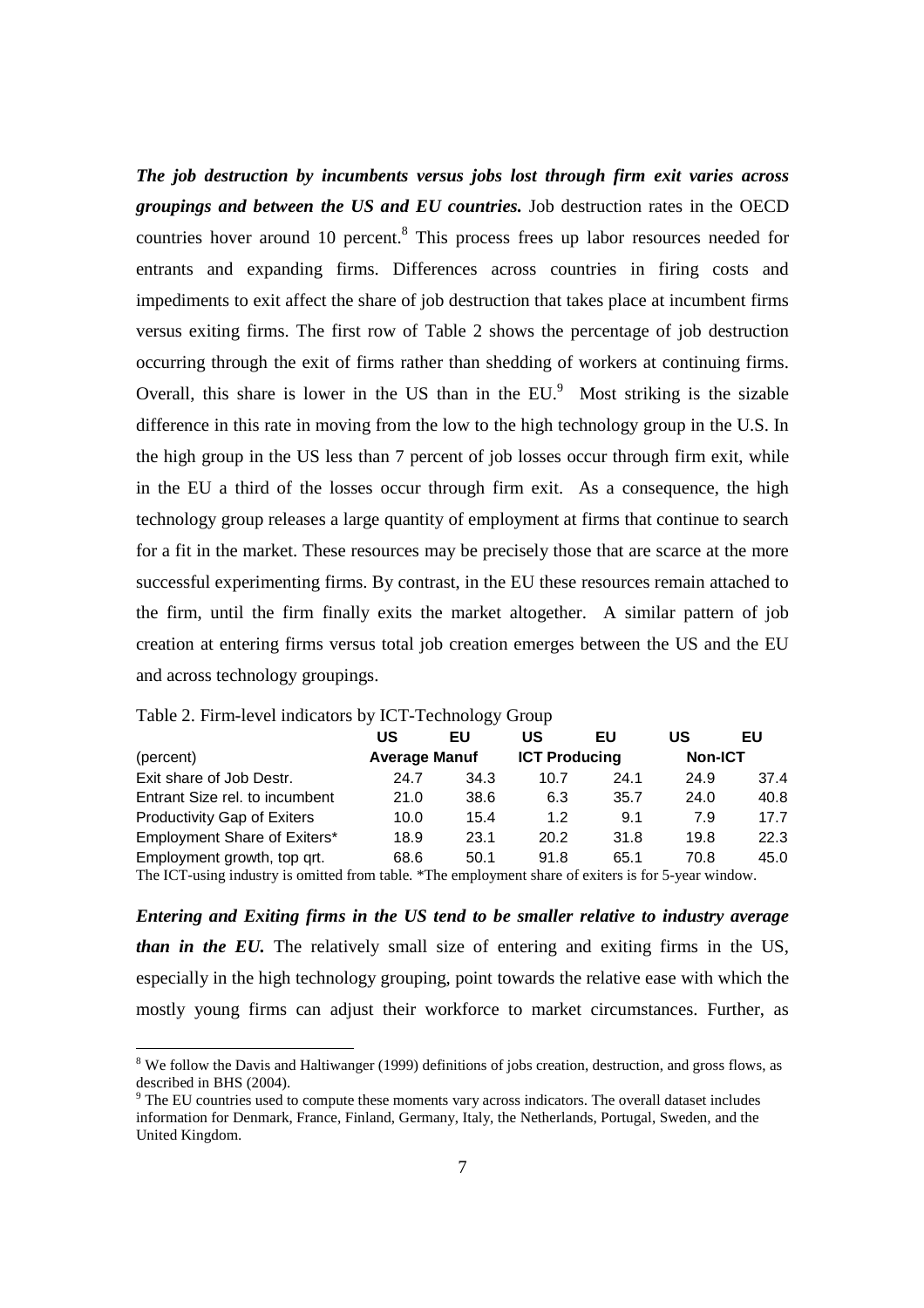described in BSS (2004) and Aghion, Fally, and Scarpetta (2007), financial conditions and social safety nets may be such that firms with less certain 'business models' enter smaller in the US but then face a more vigorous selection process over time.

*The productivity threshold for exit is lower in the EU than in the US.* **The gap in** productivity between exiting firms and incumbents is fifty percent larger in the EU than in the US. The 'shadow of death' (Griliches and Regev 1995) of firms documented in the US is likely more pronounced in the US than in the EU. As firms face difficulty matching their production process to market demand, they shrink. This shrinking, all else equal, raises their measured productivity, but maybe not enough to remain competitive in the market. Conditional on exit, firms are seen to have a recent history of downsizing, but downsizing firms do have a higher chance of regaining productivity and market share.

*Fewer resources are held in exiting firms in the US than in the EU.* The share of employment taken up by firms that exit is lower in the US than in the EU, and lower for high technology firms. The measure presented here is the employment in year t-5 of firms that exit between year t-5 and t, as a share of total employment in year t-5.

*Fast growing firms grow faster (and shrinking firms shrink faster) in the US.* Over five-year periods, the average employment growth of high-tech firms in the quartile with the highest growth in employment in the US was 90 percent. This is higher than in the other technology groupings and higher than in the EU. The employment declines for the firms in the bottom quartile by employment growth over five years are a near perfect mirror image of the increases in the top quartile, both by country and technology groups.

# **Interpretation**

We interpret this evidence as consistent with a higher rate of experimentation in US relative to EU firms. Entrants and exiting firms in the U.S. are smaller, consistent with a greater ease of entry and exit. In addition, more entry and exit of smaller firms in the US may reflect a higher rate of innovative strategies, while larger entrants and exiting firms in the EU may reflect more cautious entry strategies, which target more established markets. While smaller size of entrants is often seen as a sign of dynamisms, the same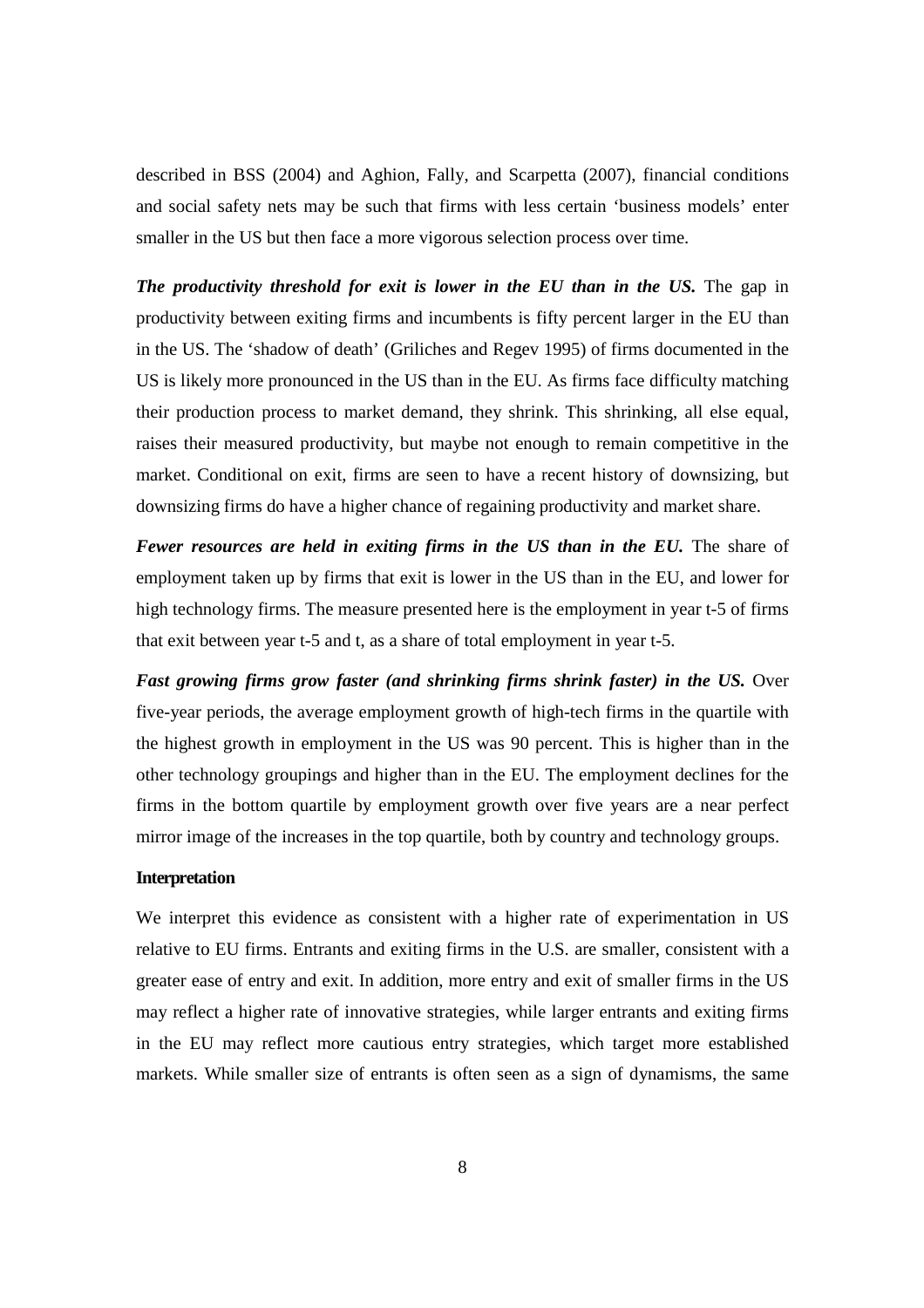may be true for the size of exiting firms. Smaller exiting firms may reflect unlucky risky ventures, while large exits concern established firms which become less productive.<sup>10</sup>

These stylized facts further are consistent with related findings in previous years. First, empirical work has formed a link between observed differences in IT adoption in the US and the EU and differences in firm dynamics related to regulatory environment (Gust and Marquez (2004), Bartelsman and Hinloopen (2004). Similarly, Koeniger (2005) finds that R&D expenditures are lower in countries with less labor flexibility.

Recently, modeling effort has been undertaken to link employment protection to innovative activity (Saint-Paul 2002; Samaniego 2006; Koeniger 2007; Melitz and Canut 2007). However, the empirical link between employment protection and productivity (growth) remains tenuous. Simple correlations between TFP and a country index of employment protection show a weak negative relationship (e.g. Lagos 2006). Missing in the work is a link between employment protection and firm-level innovative choices on the one hand, and innovative choices, resource flexibility and aggregate productivity on the other hand.

We present next a model which illustrates how experimenting firms suffer more from high exit costs. Experimentation is interpreted as the process of searching for novel combinations (Schumpter, 1929). Testing new concepts and adapting them to concrete applications, with concomitant use of capital and labor inputs, necessarily requires frequent failures, and even sequential failures,*<sup>11</sup>* requiring partial divestitures and often leading to an early exit. The main result is that higher exit costs hurts innovative strategies more severely than conventional strategies.

We also show that a rapid process of resource reallocation facilitate growth of successful innovators. Finally, a large degree of experimentation, together with fluid resource reallocation leads to high aggregate productivity.

-

<sup>&</sup>lt;sup>10</sup> This process of greater firm dynamics appears more pronounced in high-tech and emerging sectors, precisely where the necessity of, or benefit from, experimentation is largest.

 $11$  The term is perhaps unnecessarily negative, as any combination which proves unprofitable represents a learning experience which opens the door to a narrower set of promising options.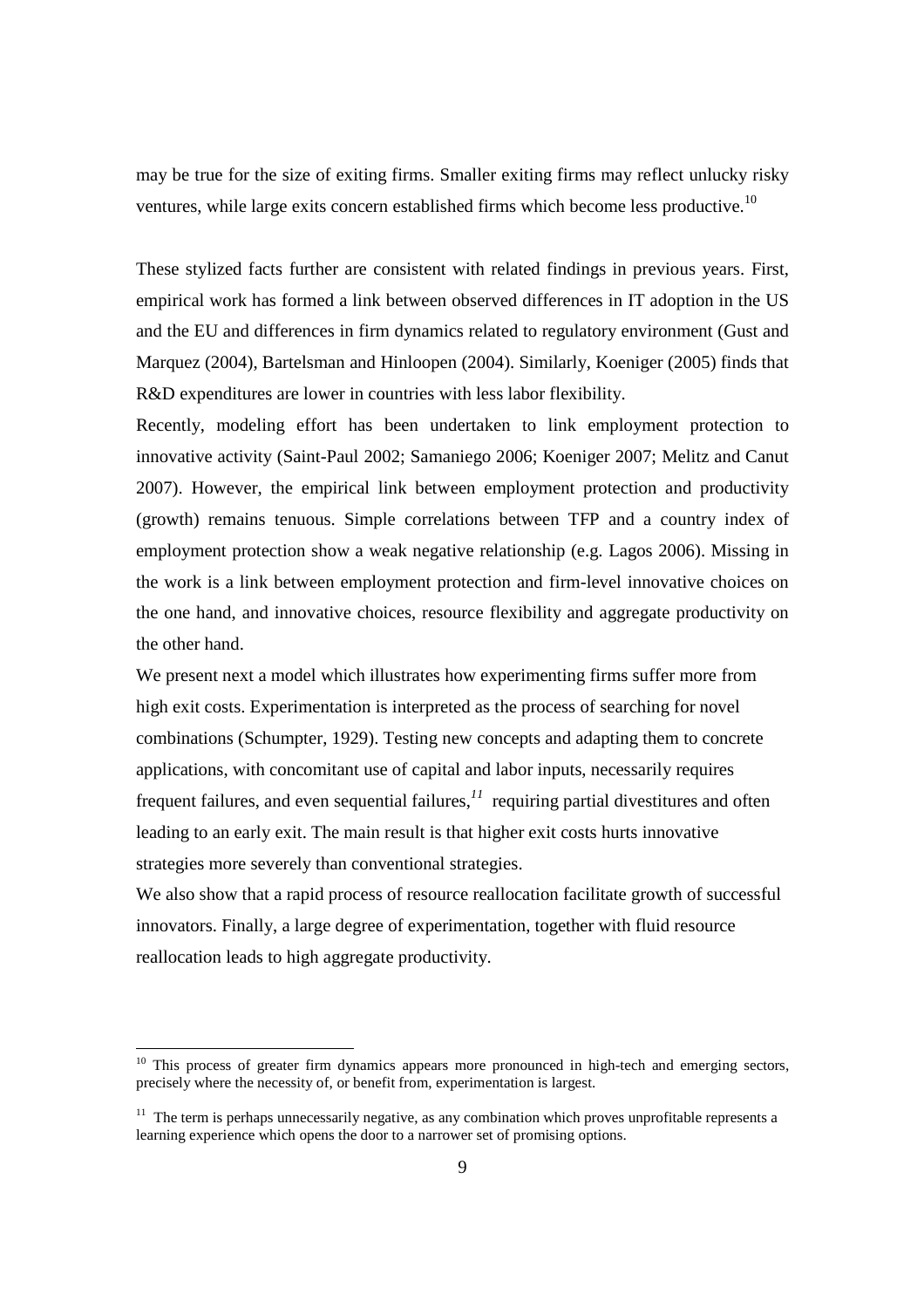## **3. The model**

Consider the choice for a firm to pursue either an experimental innovation or a follower strategy. We at first focus on the case of full scale entry for all firms. We ignore any strategic interaction among firm choices.

Firms undertake experimental innovation by trying new combinations of technologies and established factor inputs. If one combination fails, a firm may try another configuration of resources and a new set of skills. When this occurs a firm needs to dismiss resources, and it incurs exit costs.<sup>12</sup>

If the innovation is successful, i.e., a particular combination of production factors and technology succeeds, other firms may follow it. A follower strategy earns  $\pi$  with certainty, which is less than the profit for successful innovation, denoted by Π. The ratio of  $\pi/\Pi$  depends on how innovative is the experimenting strategy: The less likely is the success of experimentation, the higher the resulting earnings stream and the lower is  $\pi/\Pi$ .

Firms pursuing experimental innovation can choose from a set of combinations of factor inputs and technologies, say a set of two possible combinations {A,B}. Suppose that either choice may be successful with independent probability p, and the firm stops experimenting as soon as a choice is successful.<sup>13</sup> Each failed combination requires dismissing some resources at a partial exit cost denoted by  $P_x$ . If neither of the two strategies is found valuable, the firm incurs a cost of total exit equal to  $T_x$ .

If the experimenting firm chooses first for A, there are three possible outcomes. The firm succeeds with probability p. If it fails in its first choice, with probability 1-p, it faces some partial exit cost  $P_x$ . It will then attempt the second choice B, which also has a p chance of success. With chance  $(1-p)^2$ , the firm fails again and faces total exit costs equal to  $T_X$ .  $P_X$  and  $T_X$  are political choices and reflect preferences which we treat as exogenous. The expected marginal return for an innovating firm  $V_I$  after incurring the sunk investment (entry) cost I equals

-

 $12$  Later we study how successful innovators needs to expand rapidly to capture the maximum gain from innovation, before other firms imitate.

 $13$  We assume that p is exogenous to each firm, and not a choice variable.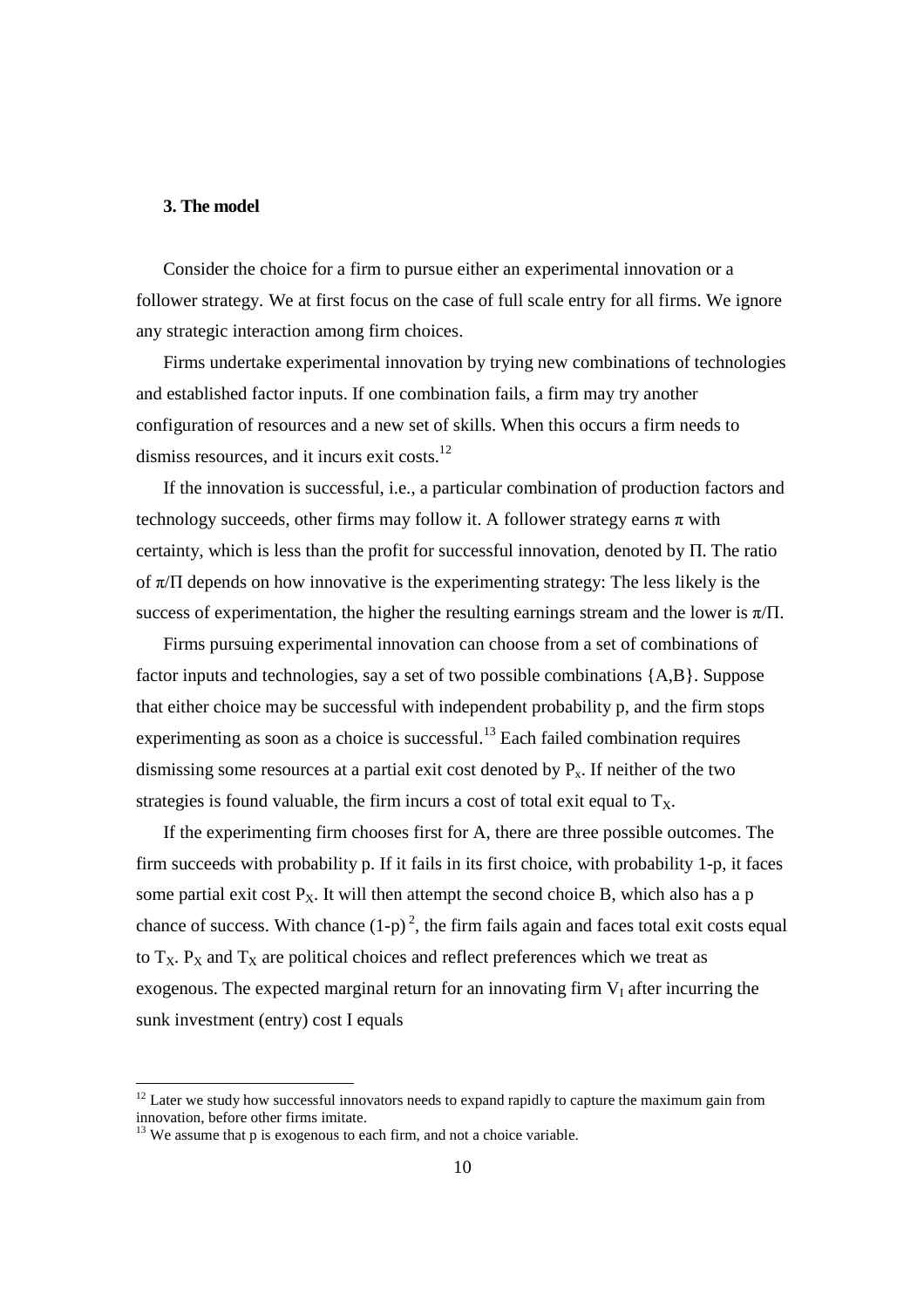$$
V_I = p \Pi + (1 - p) [ -P_X + p \Pi - (1 - p) T_X ]
$$

 $=$  p (2-p)  $\Pi$  - (1-p) P<sub>X</sub> - (1-p)<sup>2</sup> T<sub>X</sub>

The first term is the return from an immediately successful attempt at combining resources and technology, the second term is the profit when the first choice fails and there is a partial exit cost, in which case a second combination may succeed or may fail causing the firm to incur the total exit cost. After successful innovation, the firm earns Π.

For simplicity we assume that partial exit costs are half as large as total exit costs.<sup>14</sup> Let  $P_X = k$  so that  $T_X = 2k$ . In this case, a follower firm earns more when  $\pi > p$  (2-p)  $\Pi$  - k (1-p) - 2k (1-p)<sup>2</sup>

The immediate result is that as the follower strategy does not risk bankruptcy, its relative payoff increases with exit costs.

We next assume that the relative profit gain enjoyed by a leader is negatively related to the ex ante chance of success. Intuitively, an ex ante less likely combination offers a greater potential gain. In particular, let  $\pi/\Pi = p$ . This implies that potential profits are very high for successful innovations, the closer they are to the technological frontier, while their chance of success increases with distance from the frontier.

So the condition to prefer a follower strategy becomes

$$
\pi/\Pi > p(2-p) - [3p - 2p^2 - 1] k
$$

and since  $\pi/\Pi = p$ :

 $p(1-p) > k - 3pk + 2p^2k$ 

Thus an innovative strategy is optimal only for firms facing exit costs k less than

 $k^* \equiv p (1-p)/(1-3 p + 2 p^2)$ 

<u>.</u>

 $14$  If partial exits were as expensive as final exits, our results would be considerably strengthened, as experimentation would be lower for any level of exit costs.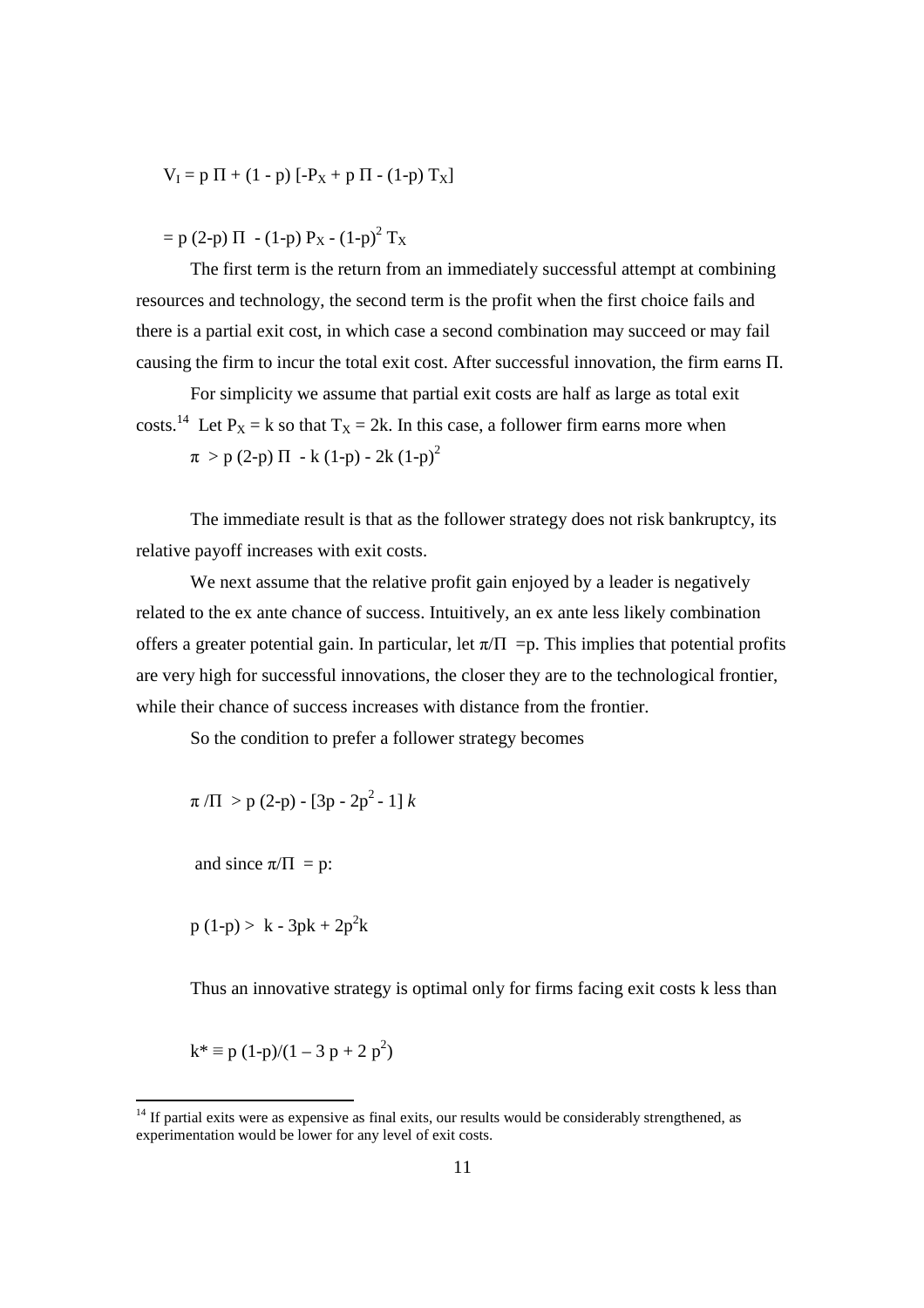which is always positive for  $p<1$ . This produces our main result:

**Proposition I***: the threshold level of exit costs which discourages innovation is decreasing in p.* 

This equation, described in graph 1, shows that when p is low, that is for very innovative ventures close to the frontier, an innovative strategy is better than a follower strategy only when exit costs are low. In other word, higher exit costs decrease the range of industries close to the frontier at which innovative strategies will be pursued. Graph 2 illustrates the effect of changes in exit costs k on the threshold for firm choice of an innovative strategy across industries, by comparing expected gains and expected costs along distance from the technological frontier.

In the next section we offer two extensions. The first introduces a choice on the scale of entry and looks at implication for the distribution of firm entry and exit. The second looks at the external effect of more diffused experimentation.

#### **Scale at Entry and Exit**

We allow here two variations. First, we study the long term value of firm strategies. Second, we allow firms to choose a lower scale of operation.

Experimental firms succeed in the first period as before with probability  $p+p(1-p)$ . After successful innovation, they keep earning  $\Pi$  in each period until exit, which occurs with hazard rate *x*. A follower strategy earns  $\pi$  with certainty in the first period, and continues to earn it till exit, which also occurs with hazard rate *x*. As before, the ratio of  $\pi/\Pi$ depends on p, the initial chance of experimental success.

Entry and exit costs are proportional to scale of operation, and are the same for each strategy. Entry may be on small scale, at a cost  $I_0$  or full scale at a cost I, where  $I_0 < I$ .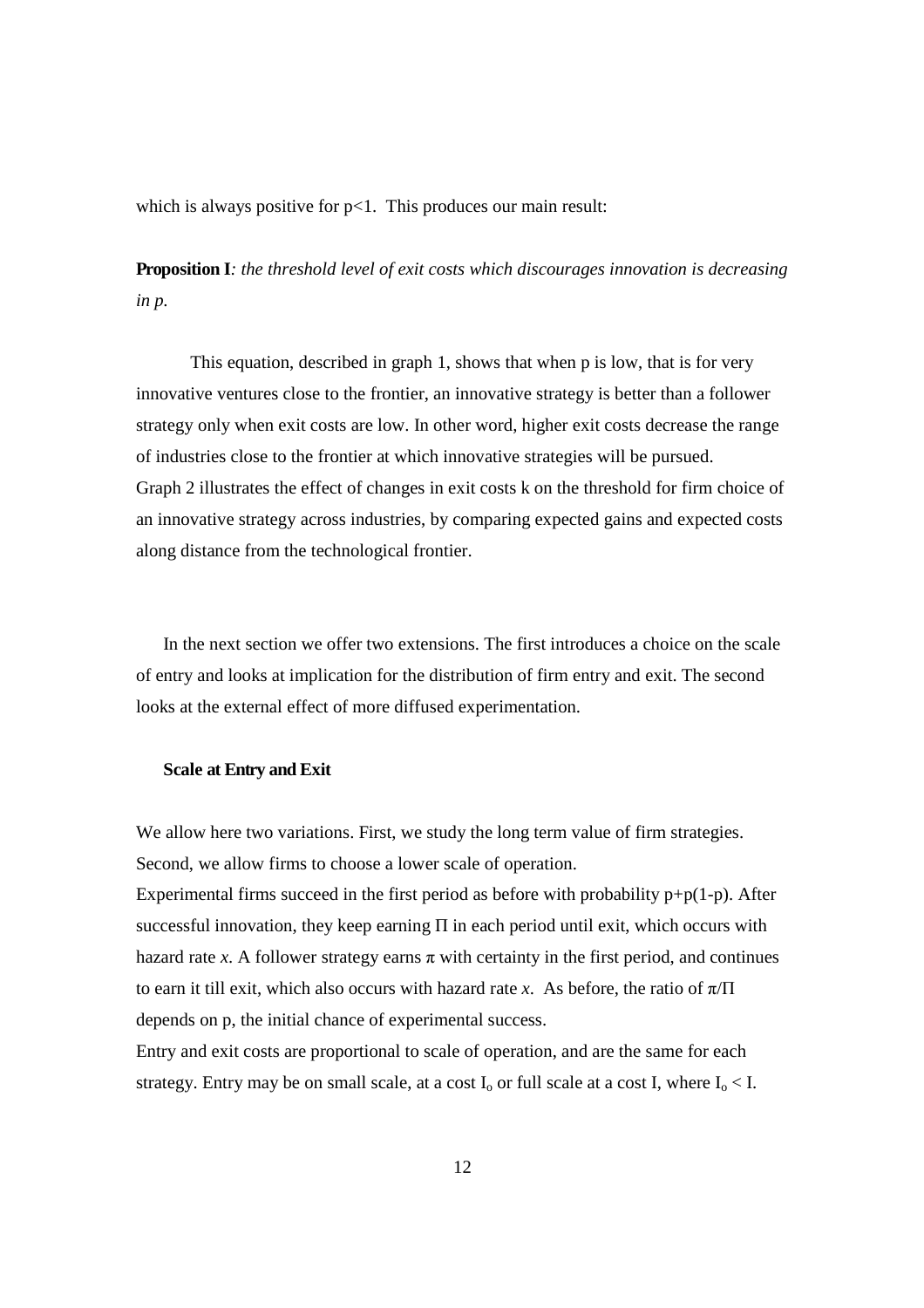The scale of entry is indicated by *s*, on a scale from 0 to 1. There are constant return to scale, so that for instance a successful innovator earns *s*Π. Also exit costs are proportional to scale, so that

$$
sT_X = 2sP_X = ks\Pi
$$

We assume that exit costs are large enough to exceed one period profitability for either strategy  $\pi$  and  $\Pi$  (e.g  $T_X > \Pi$ ), while the capitalized value of either strategy,  $\pi/rx$  and  $\Pi/rx$ , are both larger than  $T<sub>X</sub> = k\Pi$  (implying that *k*<*1/rx*).

This reasonable assumption has as consequence that experimenting firms will enter at a lower scale than firms choosing for conventional entry.

The expected profit of an experimenting strategy in the first period is now

$$
p (2-p) \Pi - (1-p) s PX - (1-p)2 s TX
$$
  
= (1-p)sk \Pi + 2(1-p)<sup>2</sup> sk \Pi

When the first period produces an expected loss (as  $T_X > \Pi$ ), experimenting firms enter at a lower size s<1, so that any exit loss is reduced by a smaller scale.

So riskier firms enter at a smaller scale to avoid exit costs on early stage failures, and expand only upon success.<sup>15</sup>

This expected one period loss can be seen as a learning cost granting access to a valuable option, producing a stream of profits of value Π*/rx.*

In contrast, an innovating firm faces no chance of immediate exit. Thus a follower firm earns more when $^{16}$ 

 $\pi/rx > p$  (2-p)  $\Pi/rx + (1-p) sP_X + (1-p)^2 sT_X$ 

-

After the first period, future profits equal  $\pi$  or  $\Pi$  in all periods before exit. So the value of a follower firm is  $\pi/rx$  - I, minus an expected exit cost. The value of a successful

<sup>&</sup>lt;sup>15</sup> An alternative cause of differential entry size is that followers enter at later stage of market development, which requires a larger initial capital.

<sup>&</sup>lt;sup>16</sup> Exit costs for both strategies after the first period are equal, so they drop out of the equation. Note that exit always occurs, and discounted expected exit costs depend on the expected timing of exit.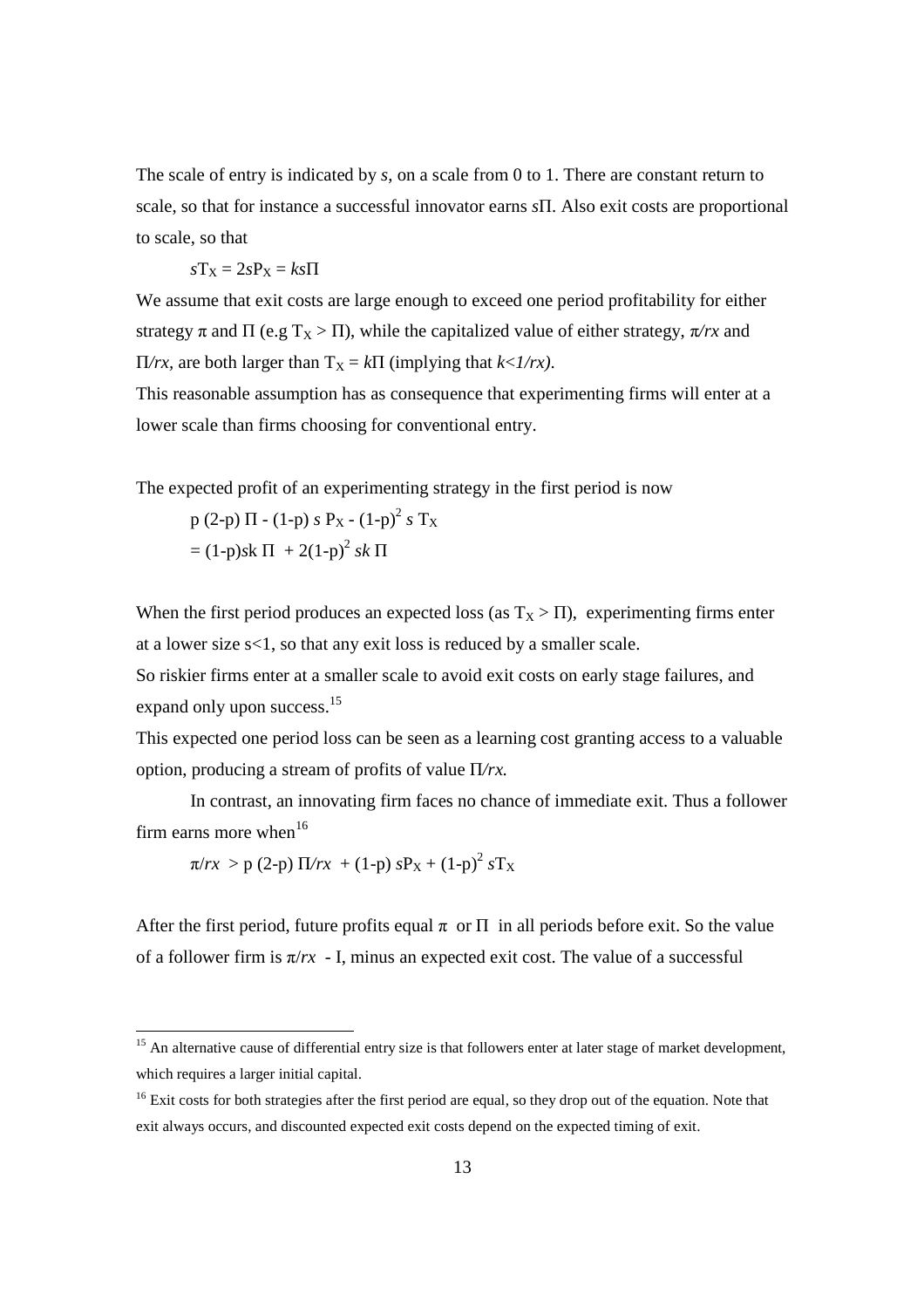innovating firm is p (2-p)  $(\Pi - T_X)/rx - I$ , minus an identical expected exit cost. Thus a follower firm earns more when $17$ 

$$
\pi
$$
 > p (2-p)  $\Pi$  + (1-p)  $sP_X$  + (1-p)<sup>2</sup>  $sT_X$ 

Note that average age of an experimental firm at exit is  $(2p-p2)/x$ , and is  $1/x$  for a follower firm. Firms pursuing experimental strategies also have on average a smaller size at entry and exit.

## **Quality of Resources for Reallocation**

-

We model here in reduced form strategic choices for a continuum of firms on [0,1] which are heterogeneous in their cost of experimentation. Thus the fraction of firms choosing for experimentation (denoted by n) is increasing in its profitability relative to conventional entry, so that  $n = n(\Pi/\pi)$ , with  $n > 0$ .

The gain from successful experimentation  $\Pi/\pi$  depends now also on the ability of successful innovators to rapidly expand to seize the opportunity created. Here the redeployability of available resources is critical for the ability to capture the value generated by the innovation before imitation by followers.

Let our measure of redeployability be denoted by q. So the profitability of innovative strategies depends on both redeployability q and its distance from the frontier p:

 $\Pi = f(p) g(q)$  where g'>0 and g''<0. As before, profitability upon success also depends on the distance from frontier p, so f'>0 and f''<0.

Resources available for redeployment come from exit. Firm exit occurs in two cases: an innovative firm may fail in one of its experimentations, which occurs with probability (1-p), or an established firm producing at full scale is forced out of business from competition, which as before occurs with probability *x*. As ventures are riskier, we assume that *x*<1-p.

<sup>&</sup>lt;sup>17</sup> The capitalization factor for first period profits for both strategies is  $1/xr$ , where r is the discount rate. Note that the ratio is independent of r.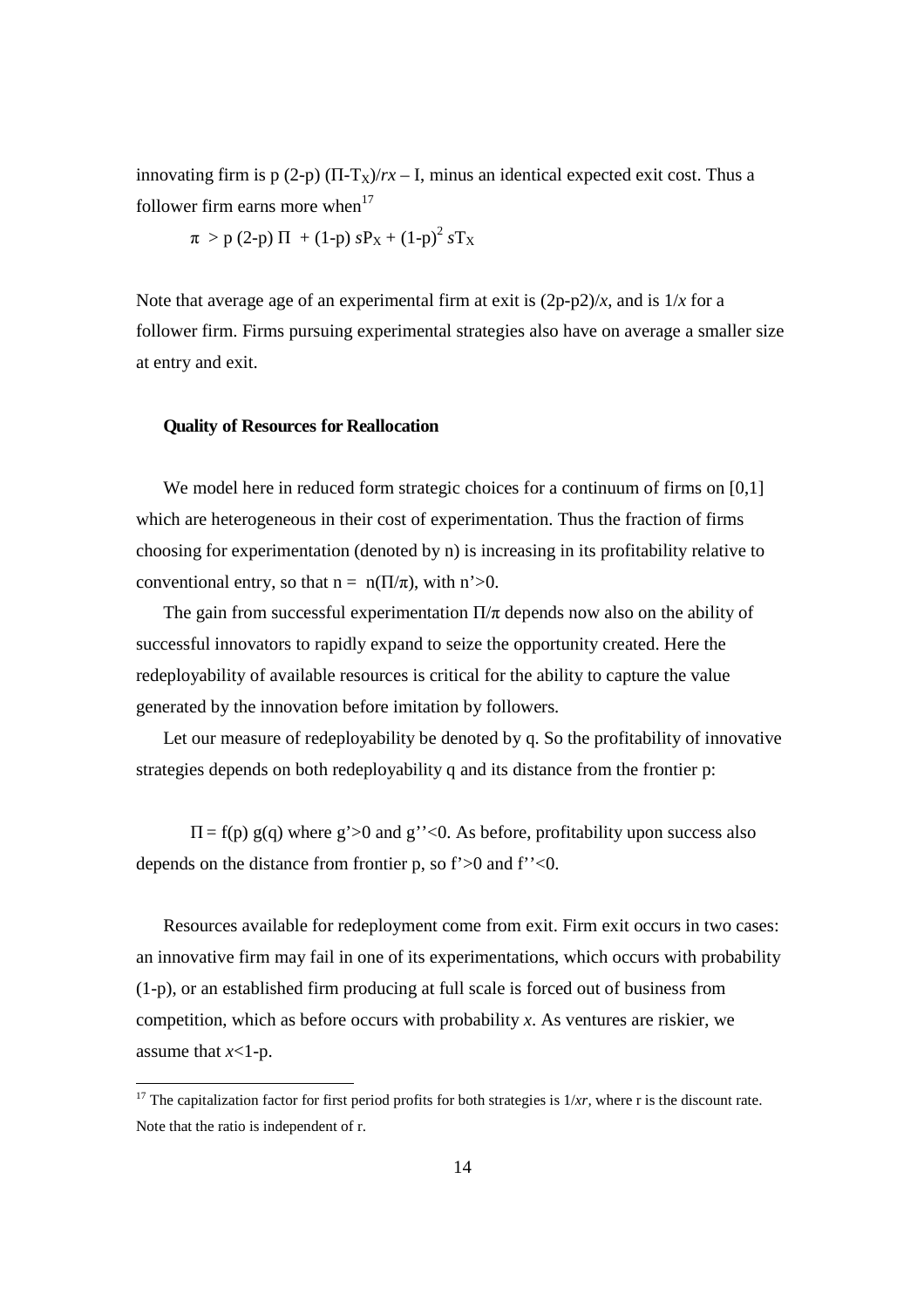We take the view that resources employed in a firm become progressively "dedicated" to the firm, as they accumulate firm specificity.<sup>18</sup> Let q be a function of the length in time a resource has been in the previous firm. This latter equals 1/e in the exit of conventional firms and  $1/(1-p)$  in the exit of innovative firms whose productive experiment failed. Clearly, the second term is smaller, so respurces released by failed experimenting firms are more easily redeployable.

Thus, q is higher when the fraction of experimenting firms is higher, and so is the extra profit from innovative strategies, as the ratio of  $\Pi$  to  $\pi$  increases with q.

#### In conclusion, we can now state

**Proposition** The redeployability of resources increases in the proportion of experimenting firms. This produces a reinforcing effect on the profitability of innovative strategies.

# **4. Empirical results**

-

The main testable implication of the setup discussed above is that nearer to the frontier exit costs are more of an impediment to experimentation. When experimentation does take place, we should observe various distinct features in the data. The main feature is that the productivity (or profitability) of successful experimentation is much higher than for follower firms. Next, we should see a higher level of resource reallocation at experimenting firms. Finally, successful experimentation and proper resource reallocation should lead to high average industry-level productivity.

To cut directly to the chase, we will test whether industry productivity is negatively affected employment protection, and whether the effect is stronger for industries where the potential benefits to experimentation are larger, owing to negative selection of experimenting firms within the industry (industries near the frontier). Next, we will see whether measures of resource reallocation are larger in industries close to the frontier and

<sup>&</sup>lt;sup>18</sup> Reasons why redeployability decreases with the duration of employment in the previous firm may be that the sunk investment in firm specific skills increases over time and interferes with new incentives, or that capacity to adapt decreases with a prolounged involvement in the same organization.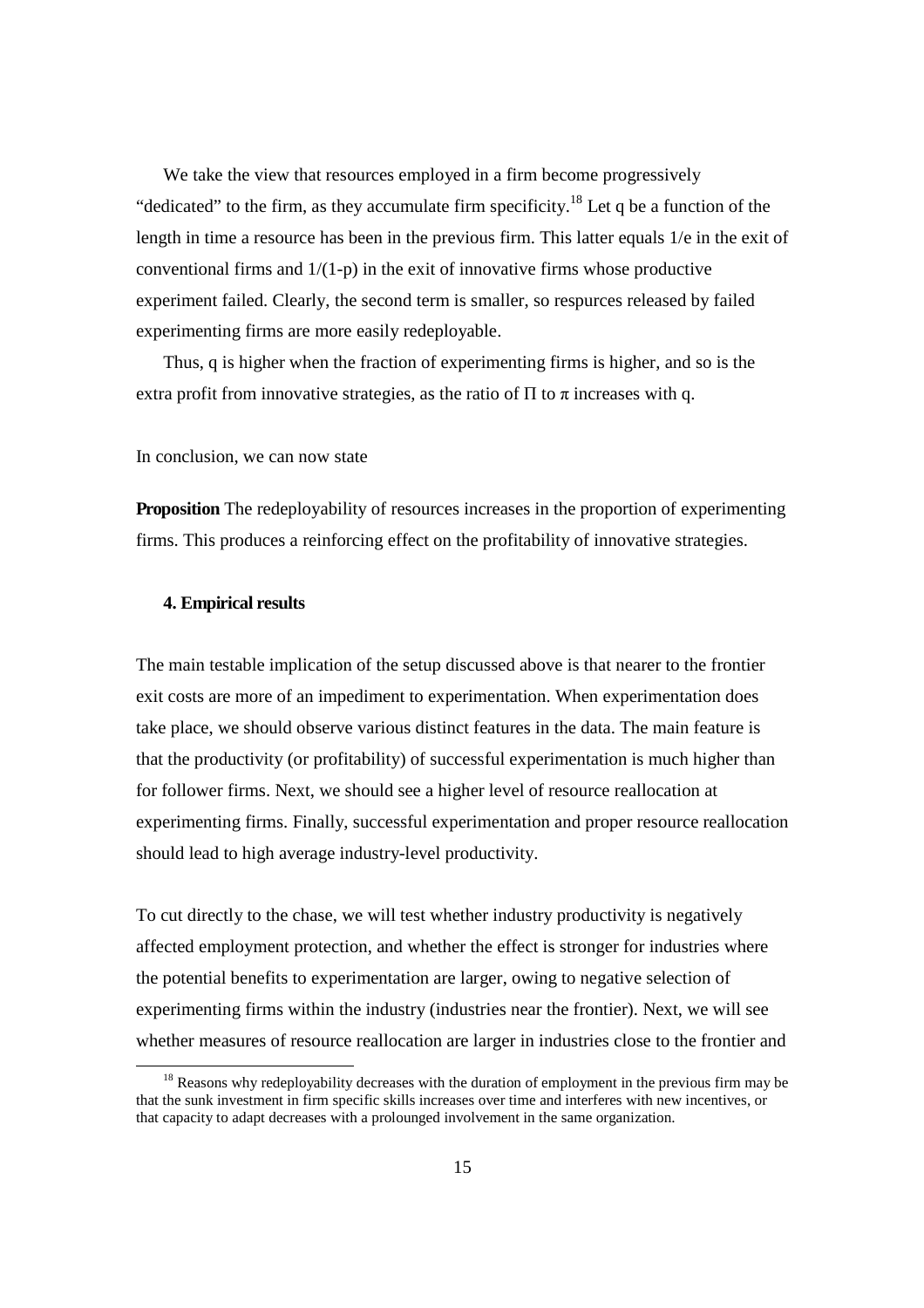whether these are, differentially, harmed by employment protection. Finally, we will look across industries to determine whether employment protection leads to a selection of firms away from industries close to the frontier or, more generally, away from industries requiring more resource reallocation.

## **Data**

Table 3 provides an overview of the data used for this exercise. The EUKLEMS database (Timmer, O'Mahoney and van Ark 2007) provides measures of output, factor inputs, prices and industry purchasing power parities for EU countries and for US, for disaggregated industries covering the whole economy from 1970 through 2004. The employment protection indicators (EPL) come from a country-time panel dataset collected at the OECD (Nicolleti, et al. 1999), with an indicator of the stringency of overall employment protection and indicators of protection for regular contracts and temporary employment contracts. The time dimension of this dataset may contain interpolations between actual component level information collected from OECD member countries. A complementary dataset of indicators of 'Costs of doing business' (CDB), including entry and exit costs has been compiled by the World Bank (see Djankov et al. 2002). Current indicators on, for example, hiring and firing costs, or time to start a business, are available for many countries from 2004 to the present.

Finally, the paper makes use of two datasets collected using the method of 'distributed micro data research' (Bartelsman 2004). These sets include information of the underlying distributions in confidential micro datasets available at national statistical offices. First, for the 1990s data has been collected for a selection of OECD countries, mostly for firms in manufacturing. Next, an ongoing project, coordinated by the UK Office of National Statistics (ONS), and funded by Eurostat, is compiling information from linked longitudinal business registers, production surveys, and e-commerce surveys for 13 EU countries for firms in all sectors of the economy for the years 2001 to the present. Numerical results using this dataset are not shown pending release of the study, but qualitative results will be given [to be update June 2008].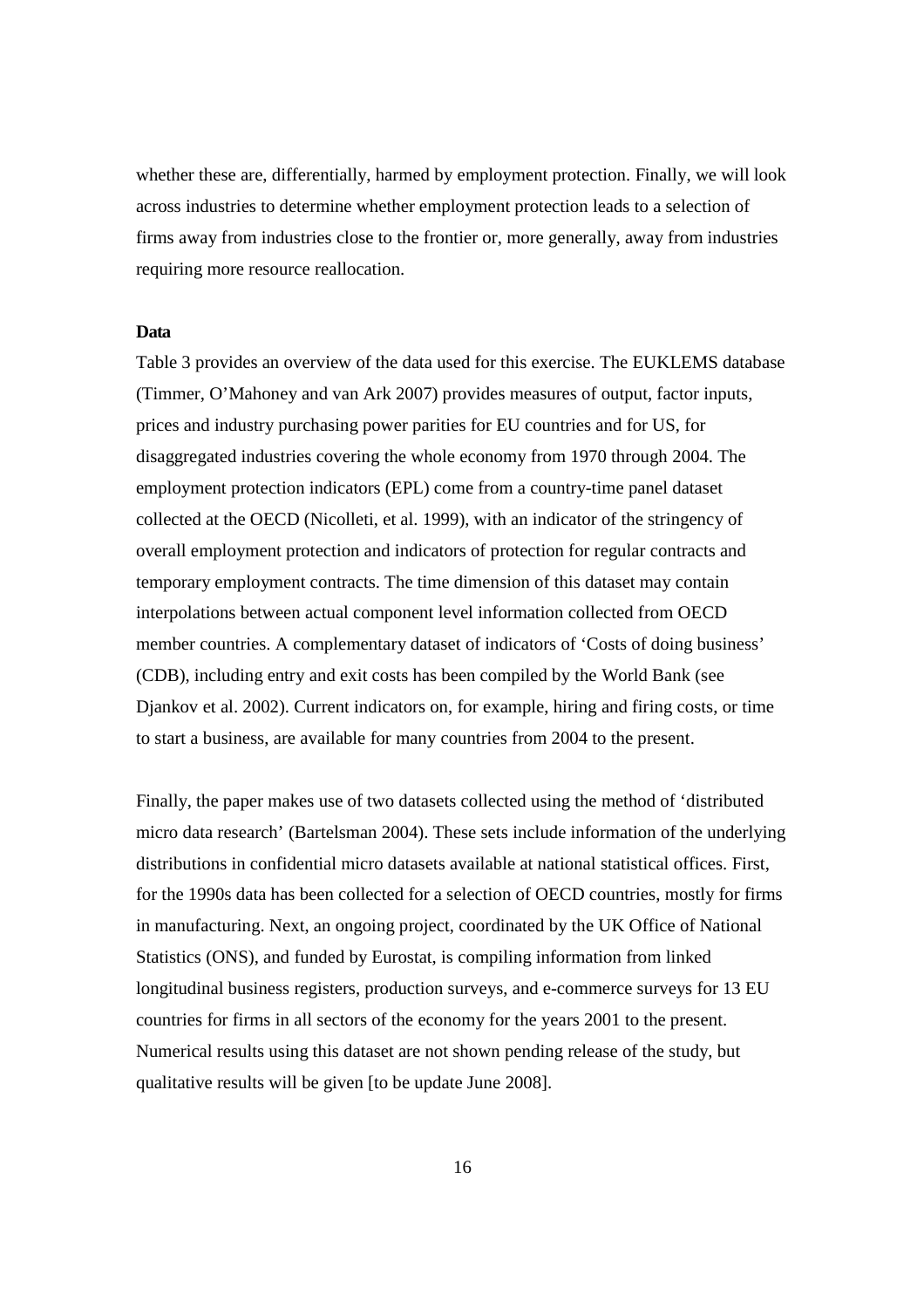Table 3. Data sources

| Source              | Periods  | Countries        | Coverage                | Variables                      |
|---------------------|----------|------------------|-------------------------|--------------------------------|
| <b>EUKLEMS</b>      | $1970-$  | $E U+US$         | All industries          | Output, factor inputs, prices  |
|                     | 2004     |                  |                         |                                |
| <b>OECD-EPL</b>     | 1985-    | <b>OECD</b>      | ---                     | <b>EPL</b> indicators          |
|                     | 2003     |                  |                         |                                |
| WB-CDB              | $2004 -$ | World            |                         | Entry costs, firing costs,     |
|                     | 2007     |                  |                         | rigidities                     |
| <b>BHS</b>          | 1990s    | Selection of     | 30 industries, mostly   | Moments and correlations from  |
|                     |          | OECD, Asia, Lat. | manufacturing           | underlying firm-level business |
|                     |          | Am.              |                         | surveys                        |
| <b>ONS/Eurostat</b> | $2001 -$ | 13 EU countries  | Industries covering the | Moments and correlations from  |
|                     | 2004     |                  | market economy          | underlying linked firm-level   |
|                     |          |                  |                         | datasets                       |

The empirical evidence combines information from these datasets into two main samples. First, we have a sample from 1991-2004 with the largest available set of countries from EUKLEMS combined with the OECD-EPL data. This consists of eighteen countries, including most Euro countries, some new EU countries, and the US. In the tables below this sample is listed as 'All'. Next, we have a subset of eleven countries from the EU (thus without the US), that is labeled 'ONS'.

## **EPL and productivity**

While we have no direct way to measure the actual degree of experimentation undertaken in an industry, we do have information on the productivity distribution of firms, in particular the productivity of the best quartile of firms relative to mean firm-level productivity. Further, we know some moments of the distribution of employment and output growth rates. Of course, the measures are endogenous, and in particular may be affected by the employment protection rules in each country. For our empirical work, we therefore use, as a proxy for the 'distance to frontier' indicators related to experimentation at the frontier in countries with lax employment protection, namely the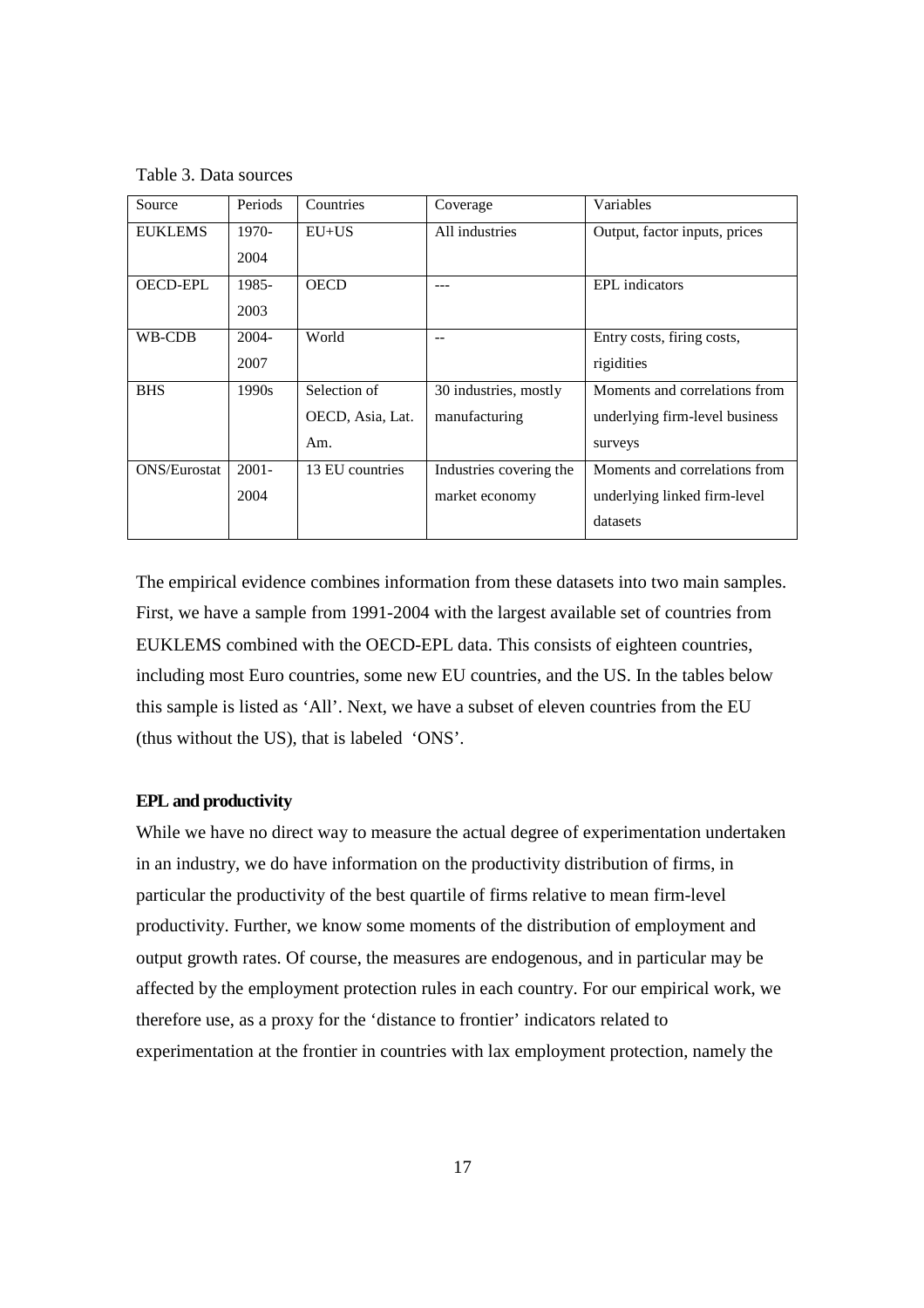US or the UK.<sup>19</sup> These indicators are pulled from the BHS or the ONS dataset and are averaged over time. Next, these are turned into an ordinal index across industries, providing the 'distance to frontier' measure. The measure considered follow quite naturally from our idea of what it is about the frontier industries that make them require experimentation in order for firms to really succeed. First, we look at how far ahead the best firms in an industry are from average firm-level productivity. Another measure is simply the standard deviation of the industry level productivity distribution. Finally, in some specifications, consistent with work by Samaniego, Gust and Marques, and Bartelsman and Hinloopen, but also fitting nicely in new results by Brynjolffson, we look at adoption and intensity of use of broadband internet by firms in each industry in the U.K.

The first results are presented for a standard production function regression of the following general form:

$$
V_{c,i,t} = \alpha + \beta_1 L_{c,i,t} + \beta_2 K_{c,i,t}^x + \beta_3 K_{c,i,t}^{IT} + \gamma I_{c,t} \times F_i + \sum \delta_j D_j + \varepsilon_{c,i,t}
$$
  
where  $I_{c,t} = EPL_{c,t}$  or  $CDB_c$ 

-

Where V is (log) real, ppp-adjusted, value added, L is (log) of hours worked, K is (log) non-IT and IT capital service flows, respectively, I is the regulatory indicator and F is the proxy for industry distance to frontier. The parameter γ measures the effect of the regulatory environment (interacted with frontier indicator) on TFP. Depending on specification, fixed effects in various dimensions are swept out with dummy variables, D. The subscripts denote whether the variable varies by country, c, industry, i, and time, t.

In table 4, column (1) shows the results where the EPL index for regular contracts is not interacted. The dataset used is the 'All' sample for the period 1991 through 2004, while fixed effects for industry, country, and time are controlled for. The coefficients for the primary factors labor and capital are similar to those seen in previous work with similar

<sup>&</sup>lt;sup>19</sup> Since firm-level productivity indicators in the US only are available for manufacturing industries, we also use these proxy indicators from the UK, which has the least restrictive employment protection in the EU.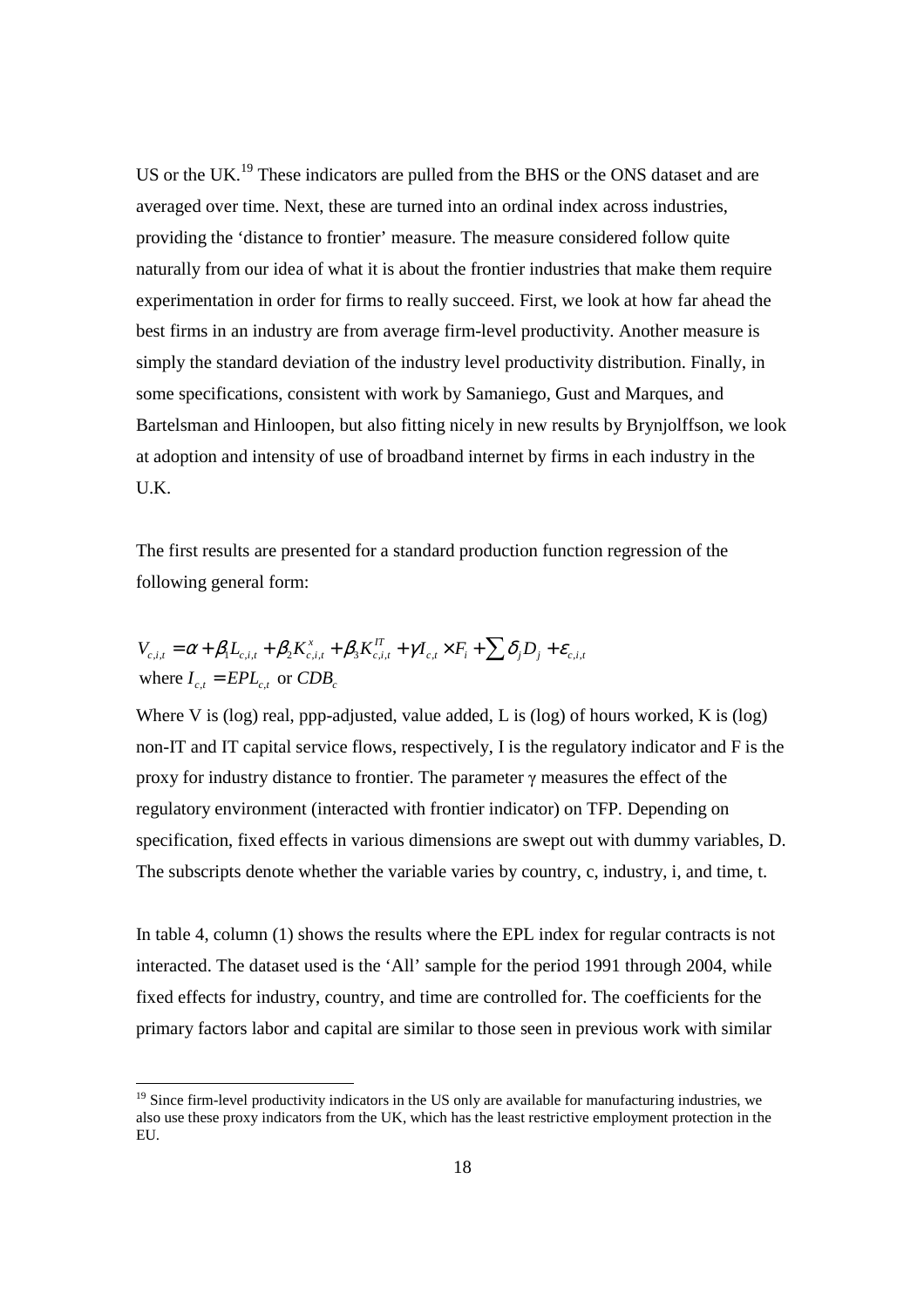datasets. Possibly, the coefficient for capital is downwardly biased owing to its predetermined nature and to endogeneity through unobserved productivity shocks, even **Table 4**

| Dependent Variable: Log real value added |            |            |         |                       |            |         |            |
|------------------------------------------|------------|------------|---------|-----------------------|------------|---------|------------|
|                                          | (1)        | (2)        | (3)     | (4)                   | (5)        | (6)     | (7)        |
| Log hours                                | 0.50       | 0.50       | 0.67    | 0.67                  | 0.54       | 0.77    | 0.54       |
|                                          | (44.2)     | (42.4)     | (34.4)  | (34.5)                | (31.7)     | (29.0)  | (17.2)     |
| Log cap. I svcs (non-IT)                 | 0.25       | 0.25       | 0.21    | 0.21                  | 0.23       | 0.18    | 0.25       |
|                                          | (40.2)     | (38.7)     | (18.0)  | (18.0)                | (26.6)     | (12.4)  | (14.1)     |
| Log IT-capital svcs                      | 0.12       | 0.12       | 0.13    | 0.13                  | 0.15       | 0.12    | 0.18       |
|                                          | (21.0)     | (20.4)     | (11.4)  | (11.3)                | (18.5)     | (7.8)   | (11.0)     |
| <b>Employment protection</b>             | 0.02       | $-0.03$    | $-0.03$ | $-0.02$               | $-0.05$    | $-0.10$ | $-0.09$    |
|                                          | (0.9)      | (3.48)     | (2.25)  | (1.68)                | (3.92)     | (4.85)  | (3.42)     |
| interacted with:                         | ---        | p4/p       | p4/p    | $p4/p-$<br><b>USA</b> | p4/p       | p4/p    | p4/p       |
| R-sq                                     | 0.97       | 0.97       | 0.97    | 0.95                  | 0.94       | 0.97    | 0.96       |
| Deg.F.                                   | 5034       | 4704       | 2173    | 2173                  | 2861       | 1320    | 836        |
| <b>Fixed effects</b>                     | c, i, t    | c, i, t    | c,i,t   | c, i, t               | c,i,t      | c, i, t | c, i, t    |
| Sample                                   | <b>ALL</b> | <b>ALL</b> | ALL-mfg | ALL-mfg               | <b>ONS</b> | ONS-mfg | <b>ONS</b> |
| <b>Start year</b>                        | 1991       | 1991       | 1991    | 1991                  | 1991       | 1991    | 2001       |

(t-stats in parenthesis).

after controlling with fixed industry effects. However, it would be difficult to imagine how the EPL indicator could be endogenous through the channel of unobserved, nonfixed-effect, productivity shocks, so no such bias is expected. The coefficient on EPL is insignificant. This, also is in line with the inconclusive results from regressions using a variety of specifications (see, e.g., Bassanini and Venn, 2007). Further, a priori theoretical considerations of possible effects could lead to a positive correlation (worker training, effort) or a negative one (shirking, firm and worker selection, lowering of exit threshold). A rich literature on these effects may be found in e.g., Acemoglu and Shimer (2000), Aghion and Saint-Paul (1998), Bertola (1992), Chari et al. (2007), Micco and Pages (2006).

The next column, (2), follows the logic of our storyline, and interacts the EPL indicator with a distance indicator. The indicator used shows the average (labor) productivity of the top quartile of firms in the UK, relative to the unweighted mean firm-level productivity. This measure is averaged over the years available for each industry (2001-2004) after which an ordinal rank is computed for each industry, with a higher rank going to industries where the most productive quartile is further removed from the mean. The estimates for the primary factors are little changed, while the EPL effect now becomes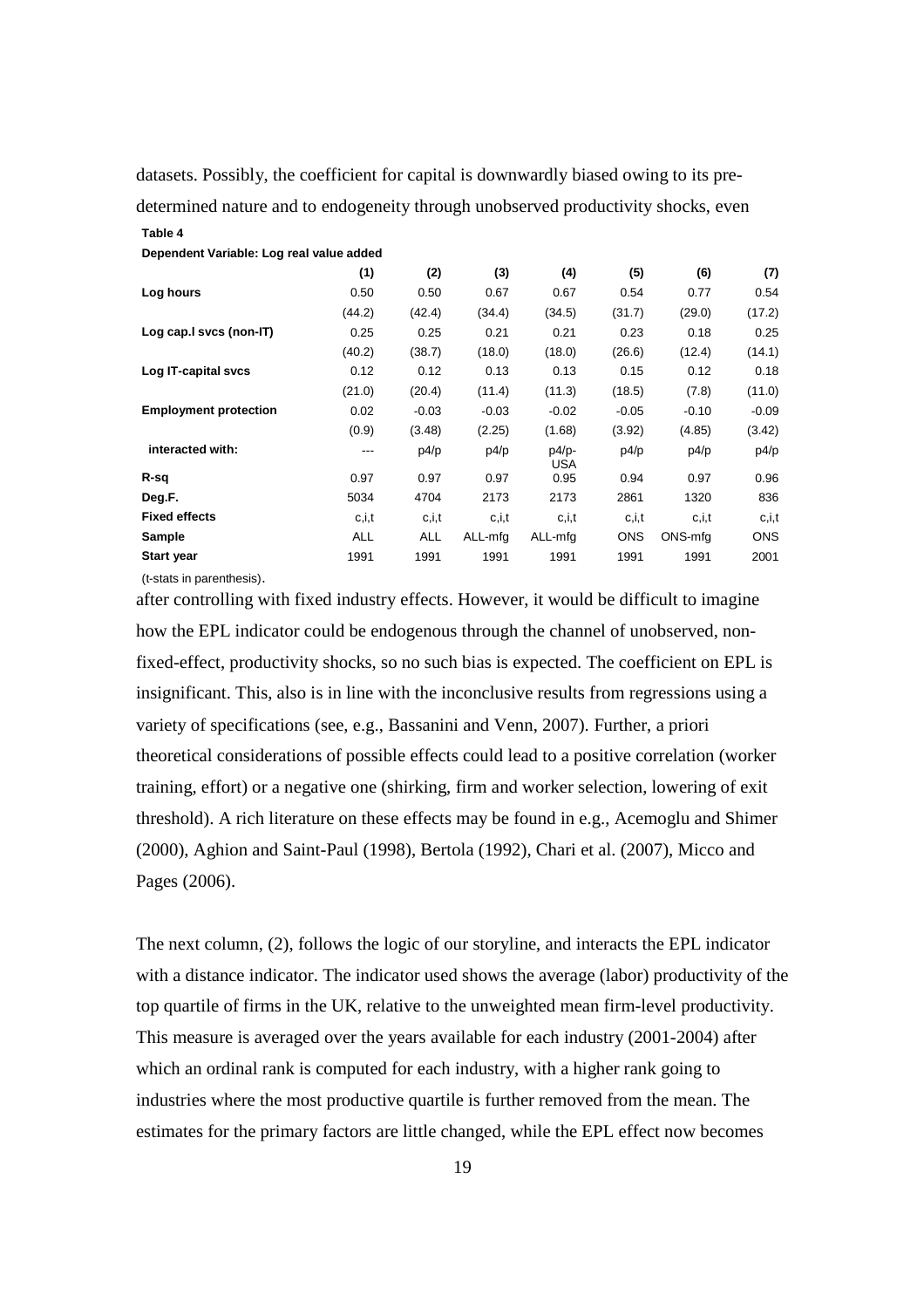significantly negative. Column (4) uses a similar measure, but for US manufacturing sectors for the year 1997. Because the sample shifts to manufacturing the specification of column (2) is replicated in column (3) for the manufacturing sub-sample. In both (3) and (4), the effect of EPL on total factor productivity remains significantly negative. In the 'all' sample, the US is a clear outlier in terms of the EPL index. Further, various timevarying indicators of interest for later tests only are available for the 'ONS' sample. In order to improve comparability across specifications, columns (5) through (7) show results for the full ONS sample, the ONS manufacturing sub-sample, and the ONS subsample for 2001 through 2004. The EPL effect becomes numerically larger, albeit less precisely estimated.

Table 5 continues with the ONS sample, and compares results with different frontier indicators (none, top productivity, and standard deviation of productivity distribution), and using country, industry, and time fixed effects (columns 1-3), and country interacted with industry, and time fixed effects (columns 4-6). The effect of EPL without interactions is significantly negative in the ONS sample and the two frontier indicators provide similar coefficients for EPL. With the interacted country-industry fixed effects all EPL effects remain significantly negative, but the estimation of the capital output elasticities becomes problematic, as is usually the case in such 'within' specifications.

| Dependent variable. Log rear value added |            |            |            |            |            |         |  |
|------------------------------------------|------------|------------|------------|------------|------------|---------|--|
|                                          | (1)        | (2)        | (3)        | (4)        | (5)        | (6)     |  |
| Log hours                                | 0.53       | 0.54       | 0.53       | 0.69       | 0.69       | 0.70    |  |
|                                          | (32.5)     | (31.7)     | (32.7)     | (20.7)     | (20.2)     | (21.1)  |  |
| Log capital svcs (non-IT)                | 0.23       | 0.23       | 0.23       | 0.08       | 0.09       | 0.09    |  |
|                                          | (27.9)     | (27.9)     | (26.6)     | (3.2)      | (3.2)      | (3.2)   |  |
| Log IT-capital svcs                      | 0.12       | 0.12       | 0.13       | 0.00       | 0.00       | 0.00    |  |
|                                          | (19.2)     | (18.5)     | (19.1)     | (0.3)      | (0.4)      | (0.30)  |  |
| <b>Employment protection</b>             | $-0.34$    | $-0.06$    | $-0.04$    | $-0.19$    | $-0.21$    | $-0.16$ |  |
|                                          | (3.80)     | (3.91)     | (2.96)     | (3.44)     | (4.22)     | (3.40)  |  |
| interacted with:                         | $---$      | p4/p       | std(p)     | $---$      | p4/p       | std(p)  |  |
| R-sa                                     | 0.96       | 0.96       | 0.96       | 0.99       | 0.99       | 0.99    |  |
| Deg.F.                                   | 3059       | 2861       | 3059       | 2860       | 2675       | 2860    |  |
| <b>Fixed effects</b>                     | c, i, t    | c.i.t      | c,i,t      | cXi,t      | cXi,t      | cXi,t   |  |
| <b>Sample</b>                            | <b>ONS</b> | <b>ONS</b> | <b>ONS</b> | <b>ONS</b> | <b>ONS</b> | ONS     |  |
| <b>Start year</b>                        | 1991       | 1991       | 1991       | 1991       | 1991       | 1991    |  |
|                                          |            |            |            |            |            |         |  |

#### **Dependent Variable: Log real value added**

**Table 5**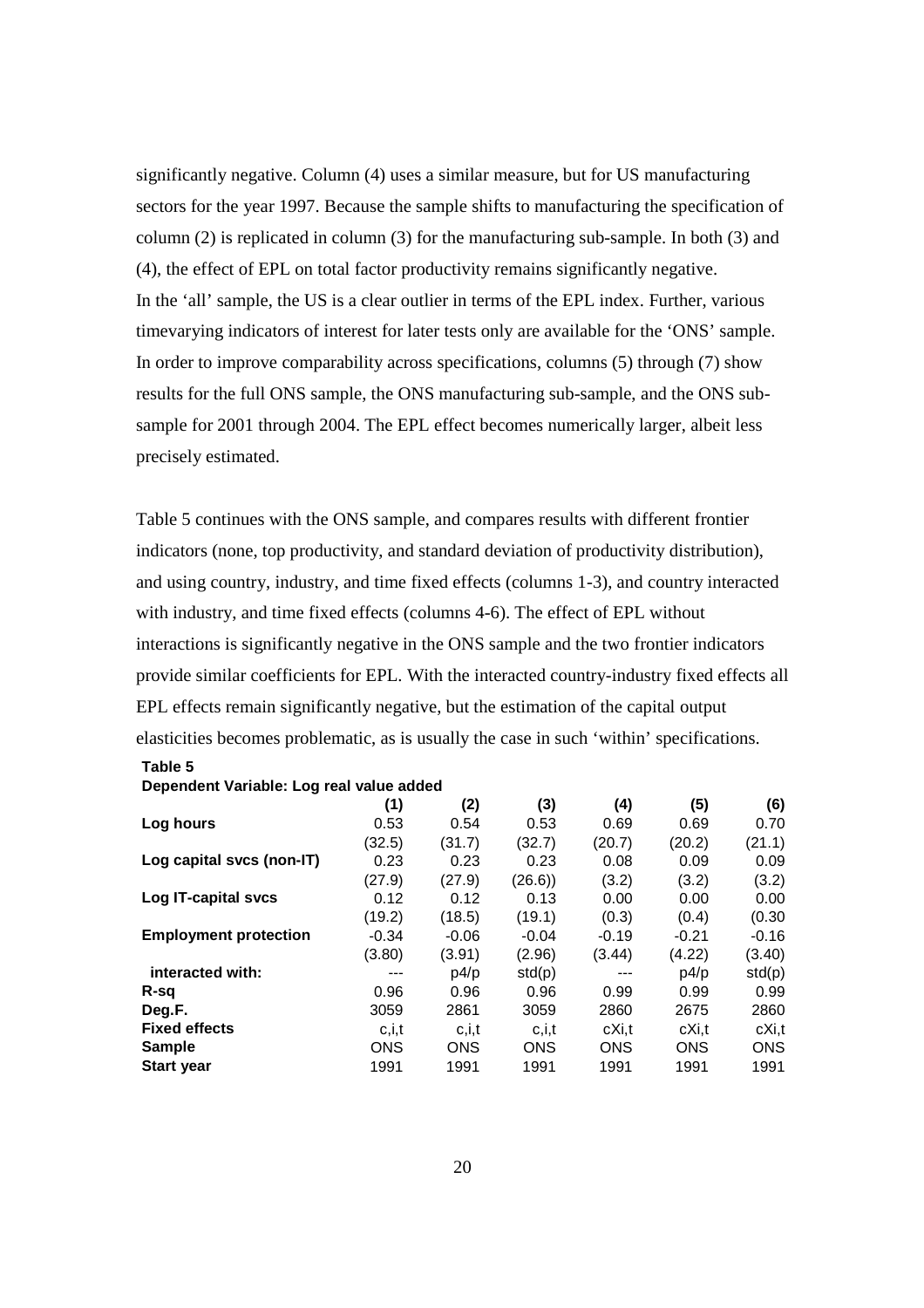A final check of results is done by looking at 'long differences'. In table 6, the average EPL indicator for the years 1995 through 1997 is used to examine the effect on the growth of productivity for the ensuing years through 2004. To avoid biases resulting from initial period noise, the output and factor input measures are averaged for the period 1995-1997, and for the period 2002-2004, and the growth rates computed for the smoothed data. The first 3 columns do not take out fixed effect, while the last 3 columns control for country effects. Without interactions, EPL is insignificant, while with either frontier measure, EPL significantly lowers TFP growth.

| added                                                                                                      |            |            |                                             |            |                                                                  |            |  |
|------------------------------------------------------------------------------------------------------------|------------|------------|---------------------------------------------|------------|------------------------------------------------------------------|------------|--|
|                                                                                                            | (1)        | (2)        | (3)                                         | (4)        | (5)                                                              | (6)        |  |
| LD hours                                                                                                   | 0.68       | 0.67       | 0.69                                        | 0.67       | 0.65                                                             | 0.67       |  |
|                                                                                                            | (9.1)      | (9.1)      | (9.4)                                       | (8.5)      | (8.3)                                                            | (8.8)      |  |
| LD capital svcs                                                                                            | 0.19       | 0.18       | 0.18                                        | 0.27       | 0.29                                                             | 0.28       |  |
|                                                                                                            | (2.8)      | (2.8)      | (2.7)                                       | (3.9)      | (4.2)                                                            | (4.1)      |  |
| Empl. prot. (1996)                                                                                         | $-0.01$    | $-0.02$    | $-0.03$                                     | 0.27       | $-0.04$                                                          | $-0.05$    |  |
|                                                                                                            | (.51)      | (2.12)     | (3.55)                                      | (1.06)     | (3.20)                                                           | (4.95)     |  |
| interacted with:                                                                                           | ---        | p4/p       | std(p)                                      | $---$      | p4/p                                                             | std(p)     |  |
| R-sq                                                                                                       | 0.96       | 0.96       | 0.96                                        | 0.99       | 0.99                                                             | 0.99       |  |
| Deg.F.                                                                                                     | 411        | 411        | 411                                         | 397        | 397                                                              | 397        |  |
| <b>Fixed effects</b>                                                                                       | $---$      | $---$      | $---$                                       | C          | C                                                                | C          |  |
| <b>Sample</b>                                                                                              | <b>ALL</b> | <b>ALL</b> | ALL                                         | <b>ALL</b> | <b>ALL</b>                                                       | <b>ALL</b> |  |
| <b>LONG-Diff</b>                                                                                           | 1996-      | 1996-      | 1996-                                       | 1996-      | 1996-                                                            | 1996-      |  |
|                                                                                                            | 2003       | 2003       | 2003                                        | 2003       | 2003                                                             | 2003       |  |
| $LD(X) = X_1 - X_0$ , where $X_1$ is average of log(x) for 2002-04 and $X_0$ is average log(x) for 1995-97 |            |            |                                             |            |                                                                  |            |  |
| <b>Countries</b>                                                                                           |            |            |                                             |            | Aut, Bel, Cze, Dnk, Esp, Fin, Fra, Gbr, Hun, Ita, Jpn, Nld, Pol, |            |  |
|                                                                                                            | Swe, USA   |            |                                             |            |                                                                  |            |  |
| robustness:                                                                                                |            |            | drop Cze, Hun, Pol, and USA: EPL -.04(1.86) |            |                                                                  |            |  |
|                                                                                                            | (2.08)     |            |                                             |            | only Aut, Bel, Esp, Fra, Ita, NId (High EPL countries): EPL -.04 |            |  |

# **Table 6 Dependent Variable: Long-Difference of averaged Log real value**

# **EPL and Experimentation**

While the significantly negative effect of EPL on productivity, especially for industries requiring experimentation, has to our knowledge not yet been shown, it remains the result of a reduced-form, black-box regression. The link from EPL to productivity through its negative effect on experimentation could be tested directly: do industries in countries with higher EPL exhibit fewer features related to experimentation and is this reduction larger in industries closer to the frontier? Table 7 shows the effects of EPL on the standard deviation of the firm-level productivity distribution, on the productivity of firms in the top-quartile of the productivity distribution, relative to mean productivity, and on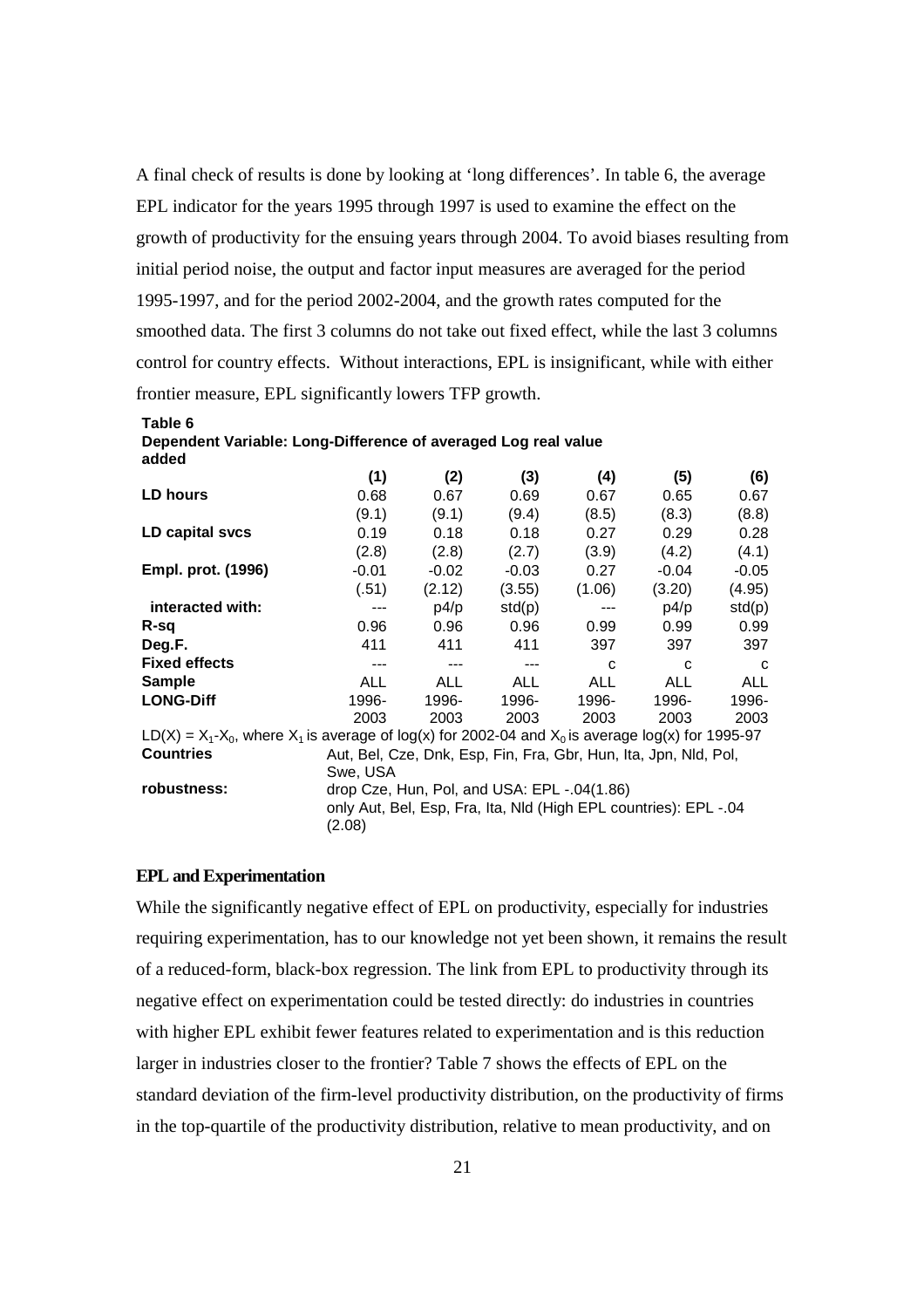the interquartile range of the within-firm employment growth distribution. The underlying moments from the firm-level distributions are computed for each country, industry and year (generally available for 2001-2005).

[*The results in Table 7 are suppressed pending release by NSIs, June 2008*] Table 7.

Even though the interacted indicator, denoting which industry is closest to the frontier, is based on firm-level data in the US or the UK, the 'industry' component may make the indicator endogenous to the independent variables in the cross-country panel regressions. To reduce the problem, the frontier indicators (from the US or UK) are never the same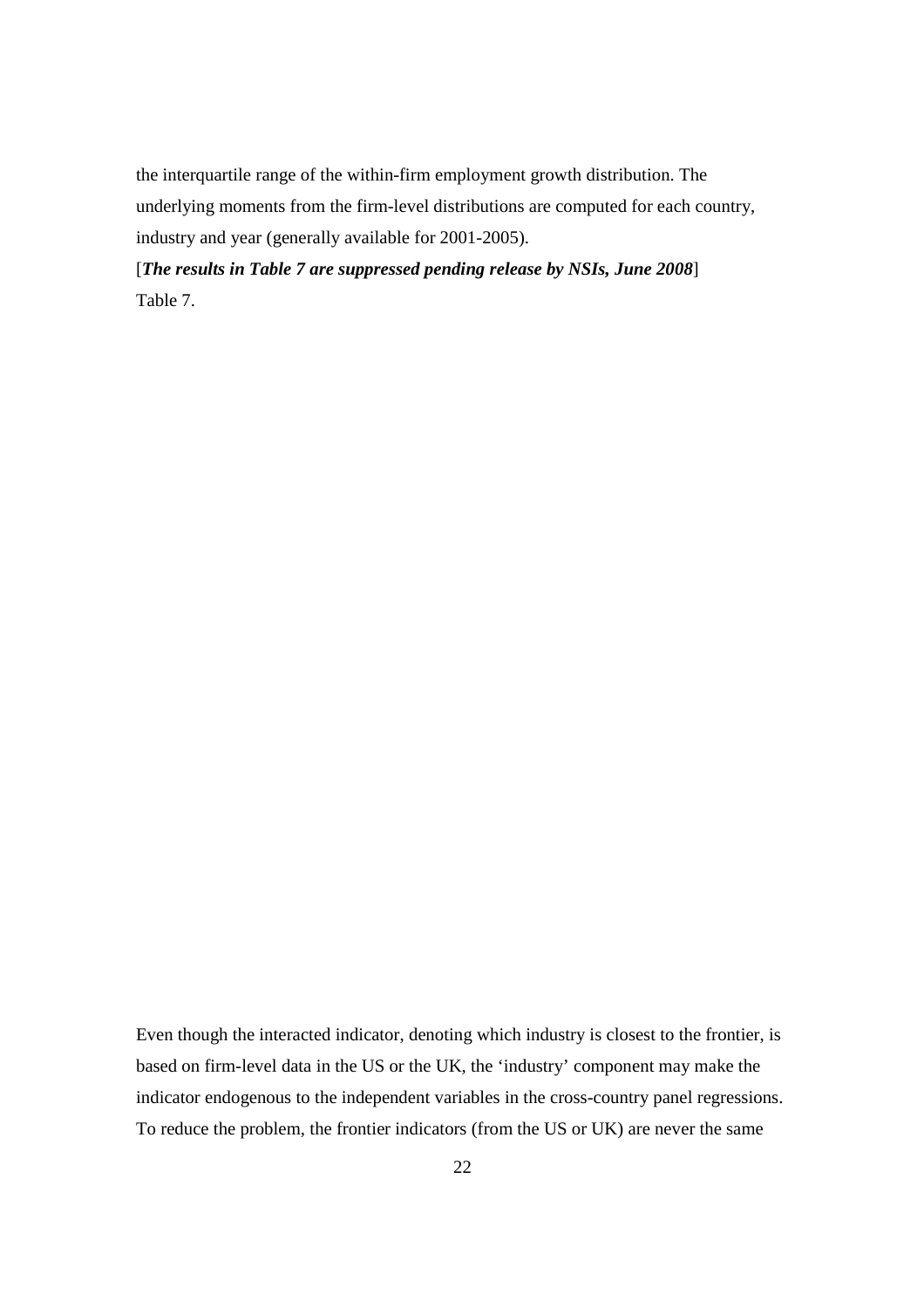'concept' as the indicator of experimentation used on the left-hand side. So, when the standard deviation of the productivity distribution is on the left hand side, we use the topquartile-to-mean as frontier indicator, and add the broadband penetration (DSL) as a robustness check. When the top-quartile-to-mean is on the left-hand side, we use the corresponding indicator from the US on the right hand side (thus only allowing the manufacturing sub-sample).

The results for the top two panels of table 7 show that as the 'need' for experimentation gets larger, so does the negative effect of EPL.

The bottom panel of table 7 shows the correlations between the interquartile range of the firm-level employment growth distribution. Here the significant negative effect of EPL on the reallocation of labor, even in the non-interacted case, is as expected and does not by itself point towards a reduction in experimentation. It just means that firms are less able to adjust the workforce to shocks, regardless of industry. When interacted, the negative EPL effect remains, pointing towards a reduction in experimentation as well.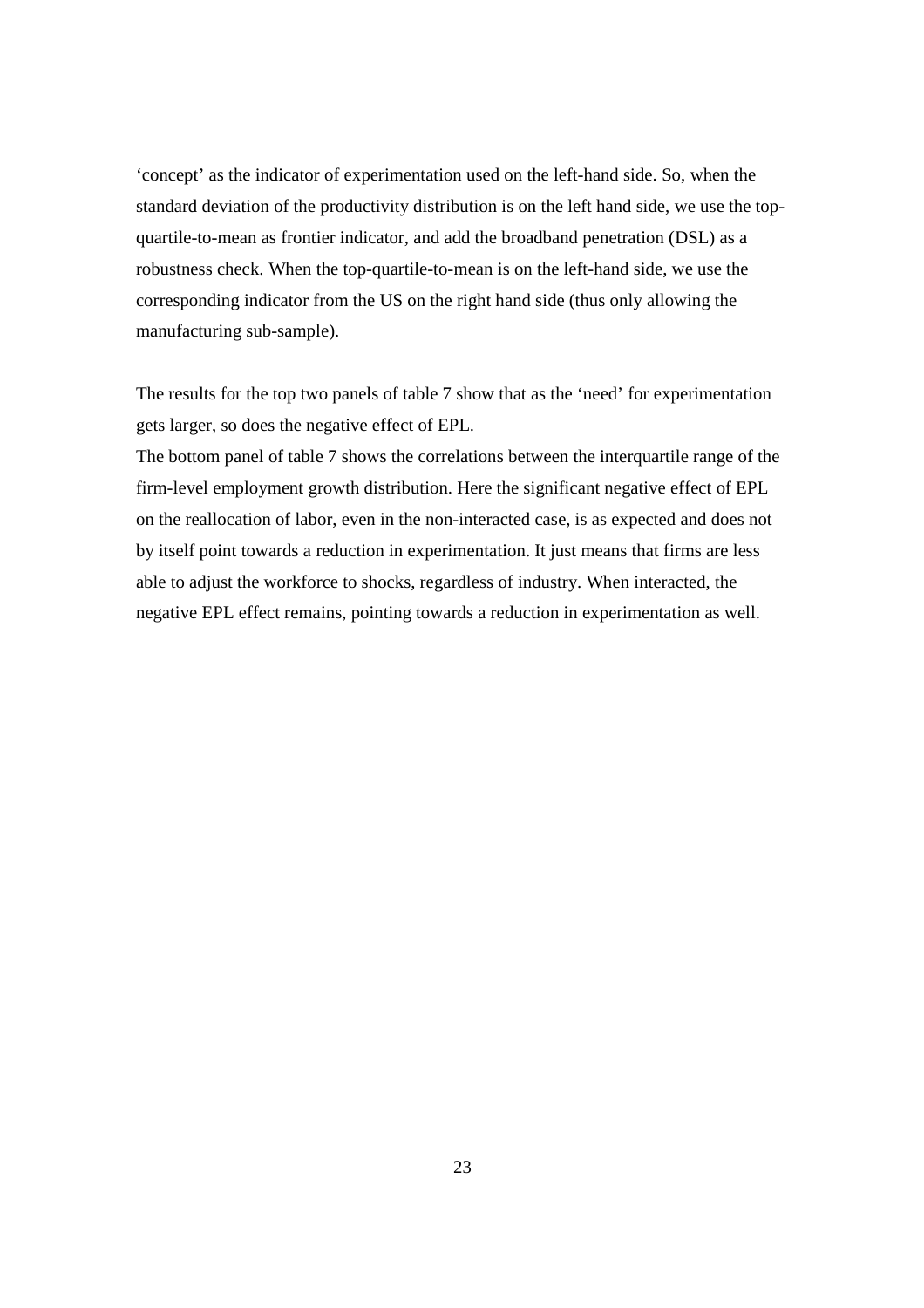# **Conclusions**

-

We argue that when political preferences for stability impose exit costs, they particularly discourage firms from choosing innovative approaches which cause more frequent failures, even more than entry costs. What may explain different choices in exit costs ?

A classic interpretation of the difference in firm behavior across the Atlantic is that European institutions created since World War II aimed at promoting a stable economic environment, even at the cost of reducing dynamism. In particular, demand for stability and social insurance has led to less flexible labor market, hindering labor dismissal and the rapid scaling down of operations. Exit costs have discouraged experimenting strategies, and European firms have chosen to follow the technological lead established abroad, usually in the  $US.<sup>20</sup>$ 

EU firms have specialized in implementing best practices once established elsewhere, licensing technologies or adopting follower strategies after non-EU industry leaders have trail blazed a path to innovation. EU firms did well in this strategy: by some measures, European manufacturing firms are often as productive or even more so than their US counterpart in established market segments.<sup>21</sup> Anecdotal evidence suggests that in Europe the best resources may be located in established firms which focus at being good followers; EU firms are often more productive than US firms in established sectors.

Yet two recent trends seriously undermine this model and its economic advantages. First, the recent acceleration in the process of globalization has increased access for developing country firms to knowledge and capital. New producers in emerging low cost countries with greater factor flexibility have significantly cut down their technological delay, and now benchmark their practices directly to the global leader in many sectors in which Europe has a relative specialization. In this race, Europe cannot maintain its relative

 $20$  The picture is somewhat different in sectors where innovation is generally led by incumbent, such as in the automobile aerospace or heavy chemical industry. Here the EU technological delay is distinctively lower or even insignificant, although these sectors still suffer from higher costs, reduced labor flexibility and less experimentation at the

<sup>&</sup>lt;sup>21</sup> The service sector lags considerably behind due to limited use of general application technologies, which may reflect political constraints as much as different adoption strategies.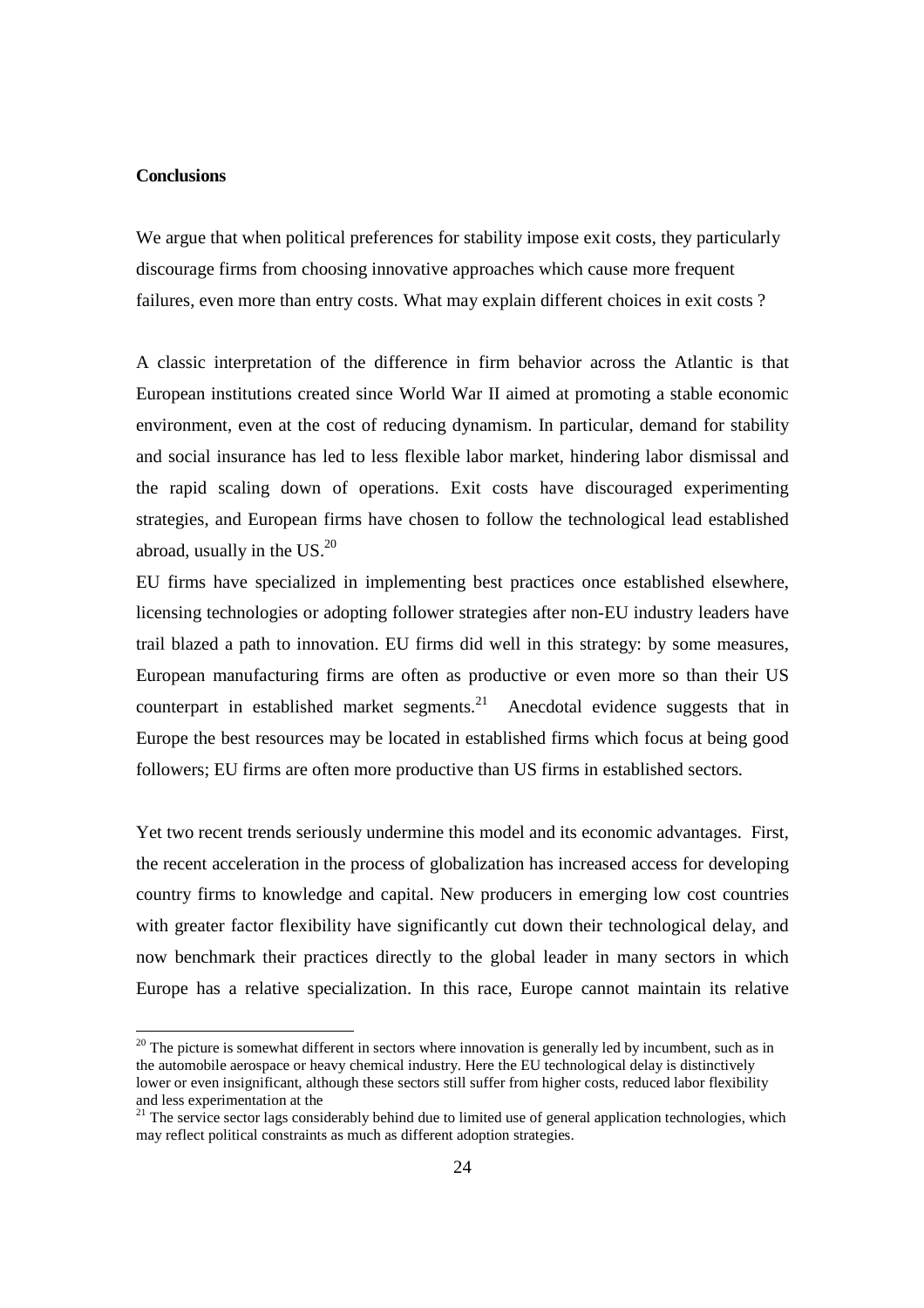position as a producing area, although its consumers may benefit from this process. Second, the spread of the information and communication technology (ICT) as a general purpose technology has opened up much potential for market experimentation and process innovation, most recently also in mature sectors.

This paper does not seek to explain the causes of the European preference for stable and predictable corporate strategies; these reflect historical circumstances and preferences arising from its historical experiences. Rajan and Zingales (2003) and Perotti and von Thadden (2006) have offered political interpretations; LaPorta et al 2008 offer a legal interpretation). Entry requirements and barriers in Europe have been historically higher than in the US (Lamoreaux and Rosenthal, 2005; Sokoloff and Khan, 2006).

Yet it stresses that institutional rigidities may not be the best form of stability or job protection, as they particularly affect the relative value of innovative versus follower strategies. Thus the comparative high costs of experimentation in Europe, as measure by its exit costs, may condemn its firms to a steady relative decline. A less redistributive system and more labor flexibility may also enable firms to reward high talent better.

At present, the evidence is that EU firms are specialized in medium innovative sectors, lose gradually high labor skills, and are losing ground relative to emerging countries.

A future goal of ours is to estimate the impact on economic growth rates in Europe relative to the US due to the current difference in experimentation rates. The goal of this effort is to quantify the potential medium term impact of regulatory changes aimed at fostering more experimentation. We calibrate our estimates by simulating a model which describes the dynamic consequences in terms of productivity and economic growth of a slower rate of reallocation across European firms due to lower experimentation rates in product, process and market innovation. This allows assessing the potential difference of an EC wide agenda on this matter, and more generally at engaging a debate in the policymaking arena on structural obstacles to productivity growth and innovation. Our conclusions call for a policy initiative across different aspects of European regulation which hinder experimentation by punishing unlucky attempts at innovation. We include in this list EU-wide educational and research policy, labor markets, competition policy and financial regulation.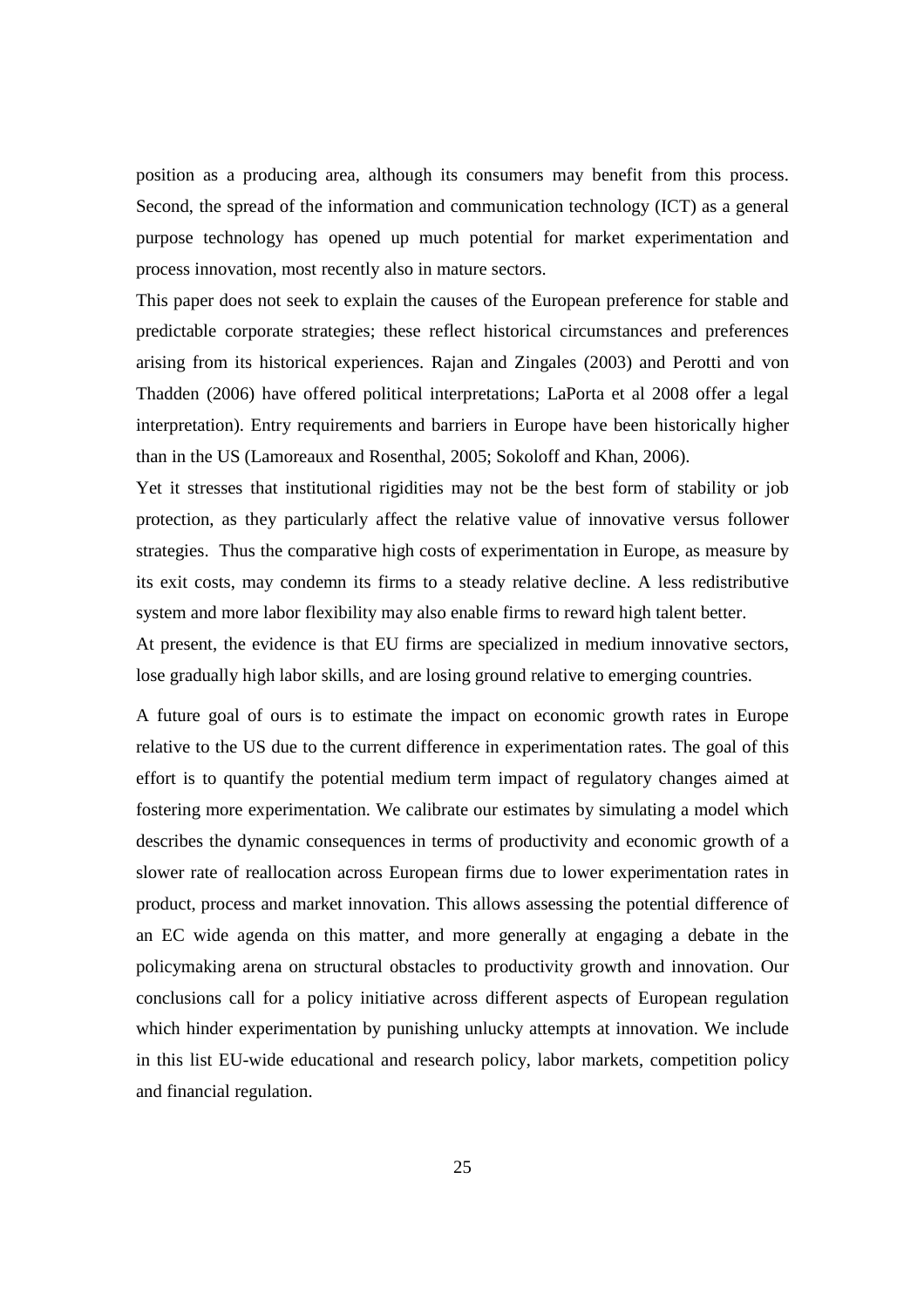Threshold exit cost (normalized by innovator's profits)

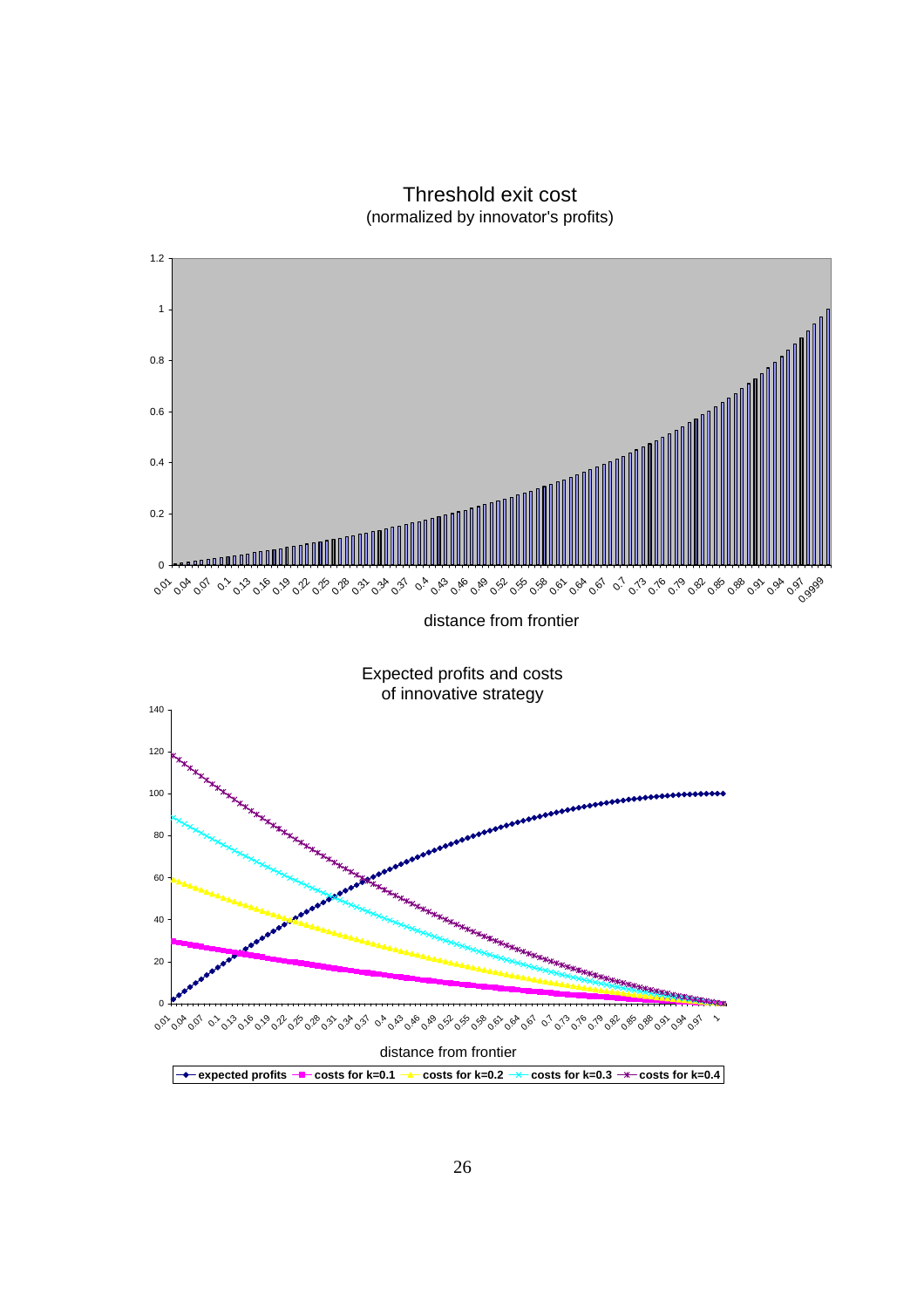## **References**

- Acemoglu, D. & Shimer, R., 1999. Efficient Unemployment Insurance. *Journal of Political Economy*, 107(5), p.893.
- Acemoglu, D. & Shimer, R., 2000. Productivity gains from unemployment insurance. *European Economic Review*, 44(7), p.1195-1224.
- Ackerberg, D.A. & Caves, K., Structural Identification of Production Functions.
- Aghion, P., Fally, T., & Scarpetta, S., 2007. Credit Constraints as a Barrier to the Entry and Post-Entry Growth of Firms. *Economic Policy*, 22(52), p.731-779.
- Aghion, P. & Saint-Paul, G., 1998. VIRTUES OF BAD TIMES Interaction Between Productivity Growth and Economic Fluctuations. *Macroeconomic Dynamics*, 2(03), p.322-344.
- Andrea Bassanini & Danielle Venn, 2007. *Assessing the Impact of Labour Market Policies on Productivity: A Difference-in-Differences Approach*, OECD Directorate for Employment, Labour and Social Affairs. Available at: http://ideas.repec.org/p/oec/elsaab/54-en.html [Accessed March 12, 2008].
- Autor, D.H., Kerr, W.R., & Kugler, A.D., 152. Does Employment Protection Reduce Productivity? Evidence From US States\*. *The Economic Journal*, 117(521), p.F189-F217.
- Aw, B.Y., Chung, S., & Roberts, M.J., 2003. Productivity, Output, and Failure: A Comparison of Taiwanese and Korean Manufacturers. *Economic Journal*, 113(491), p.485-510.
- Bartelsman, E. et al., 2004. THE SPREAD OF ICT AND PRODUCTIVITY GROWTH: IS EUROPE REALLY LAGGING BEHIND IN THE NEW ECONOMY? *The ICT Revolution: Productivity Differences and the Digital Divide*.
- Bartelsman, E. & Hinloopen, J., 2004. Unleashing Animal Spirits: Investment in ICT and Economic Growth. *The economics of the digital economy, Cheltenham: Edward Elgar*.
- Bartelsman, E.J., 2004. The Analysis of Microdata from an International Perspective. *OECD Statistics Directorate*, (STD/CSTAT 12).
- Bartelsman, E.J. & Doms, M., 2000. Understanding Productivity: Lessons from Longitudinal Microdata. *Journal of Economic Literature*, 38(3), p.569.
- Bartelsman, E.J., Haltiwanger, J., & Scarpetta, S., 2004. *Microeconomic evidence of creative destruction in industrial and developing countries*,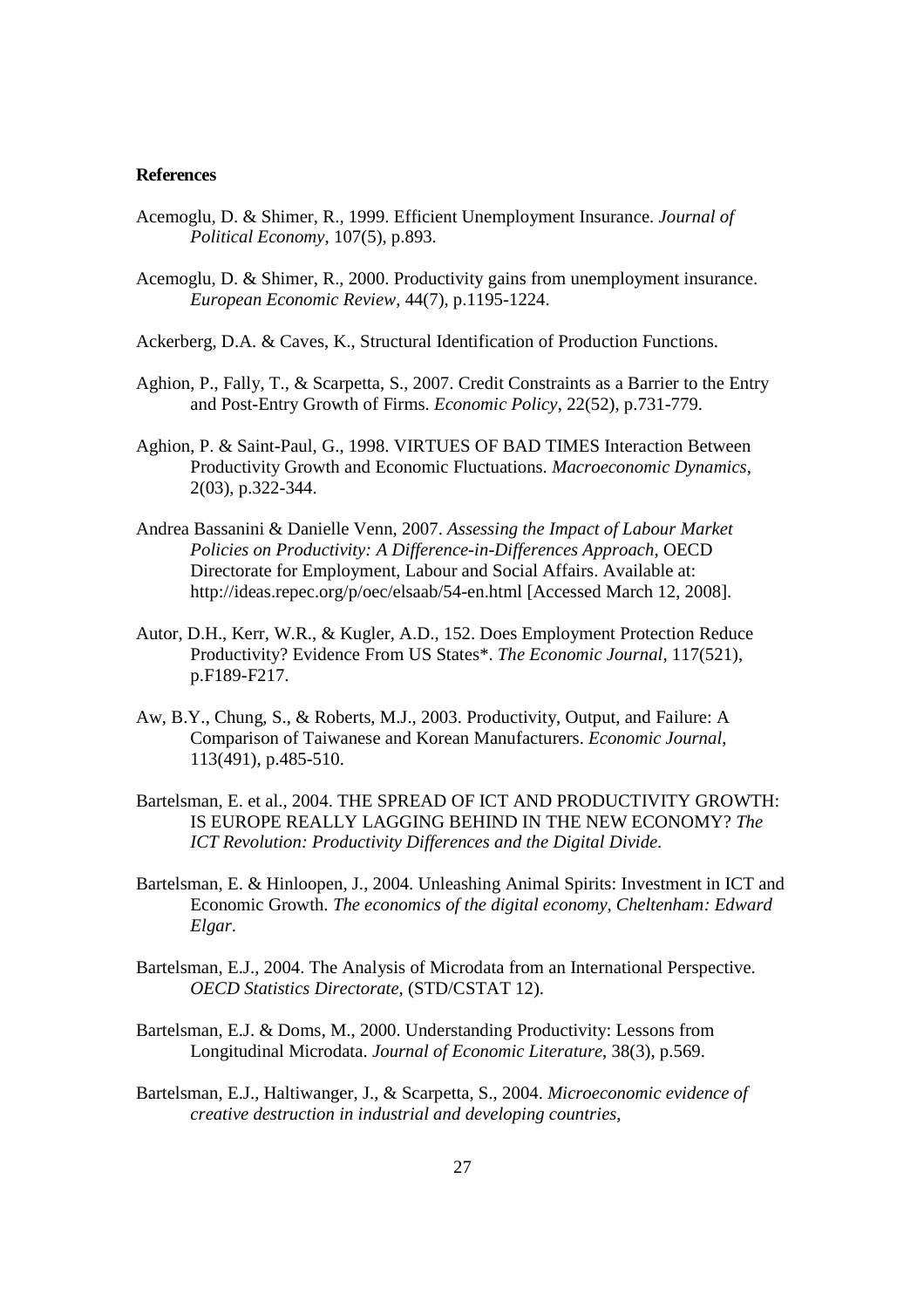- Bartelsman, E.J. & Scarpetta, S., 2004. Experimentation Within and Between Firms: Any Role for Policy and Institutions? *Presented at the 2004 American Economic Association Meeting*.
- Bernard, A.B. & Wagner, J., 2001. Export entry and exit by German firms. *Review of World Economics*, 137(1), p.105-123.
- Bertola, G. & Rogerson, R., 1997. Institutions and labor reallocation. *European Economic Review*, 41(6), p.1147-1171.
- Blanchard, O., 2006. European Unemployment: The Evolution of Facts and Ideas. *Economic Policy*, 21(45), p.5–59.
- Boeri, T. & Jimeno, J.F., 2005. The effects of employment protection: Learning from variable enforcement. *European Economic Review*, 49(8), p.2057-2077.
- Boeri, T. & Garibaldi, P., 152. Two Tier Reforms of Employment Protection: a Honeymoon Effect?\*. *The Economic Journal*, 117(521), p.F357-F385.
- Brugemann, B., 152. Employment protection: Tough to scrap or tough to get?\*. *The Economic Journal*, 117(521), p.F386-F415.
- Cahuc, P. & Koeniger, W., 152. Feature: Employment Protection Legislation\*. *The Economic Journal*, 117(521), p.F185-F188.
- Chari, V.V., Restuccia, D., & Urrutia, C., On-the-Job Training, Limited Commitment, and Firing Costs y.
- Davis, S.J. & Haltiwanger, J.C., 1999. Gros Job Flows. In *The Handbook of Labour Economics*.
- Davis, S.J. & Henrekson, M., 1999. Explaining National Differences in the Size and Industry Distribution Employment. *Small Business Economics*, 12(1, pag. 59-83 .), p.59-83.
- Dixit, A., 1989. Entry and Exit Decisions under Uncertainty. *The Journal of Political Economy*, 97(3), p.620-638.
- Djankov, S. & La Porta, R., 2002. THE REGULATION OF ENTRY. *The Quarterly Journal of Economics*, 117(1), p.1-37.
- Foster, L., Haltiwanger, J.C., & Krizan, C., 2001. Aggregate Productivity Growth: Lessons from Microeconomic Evidence. In *New Developments in Productivity Analysis*. Chicago: University of Chicago Press.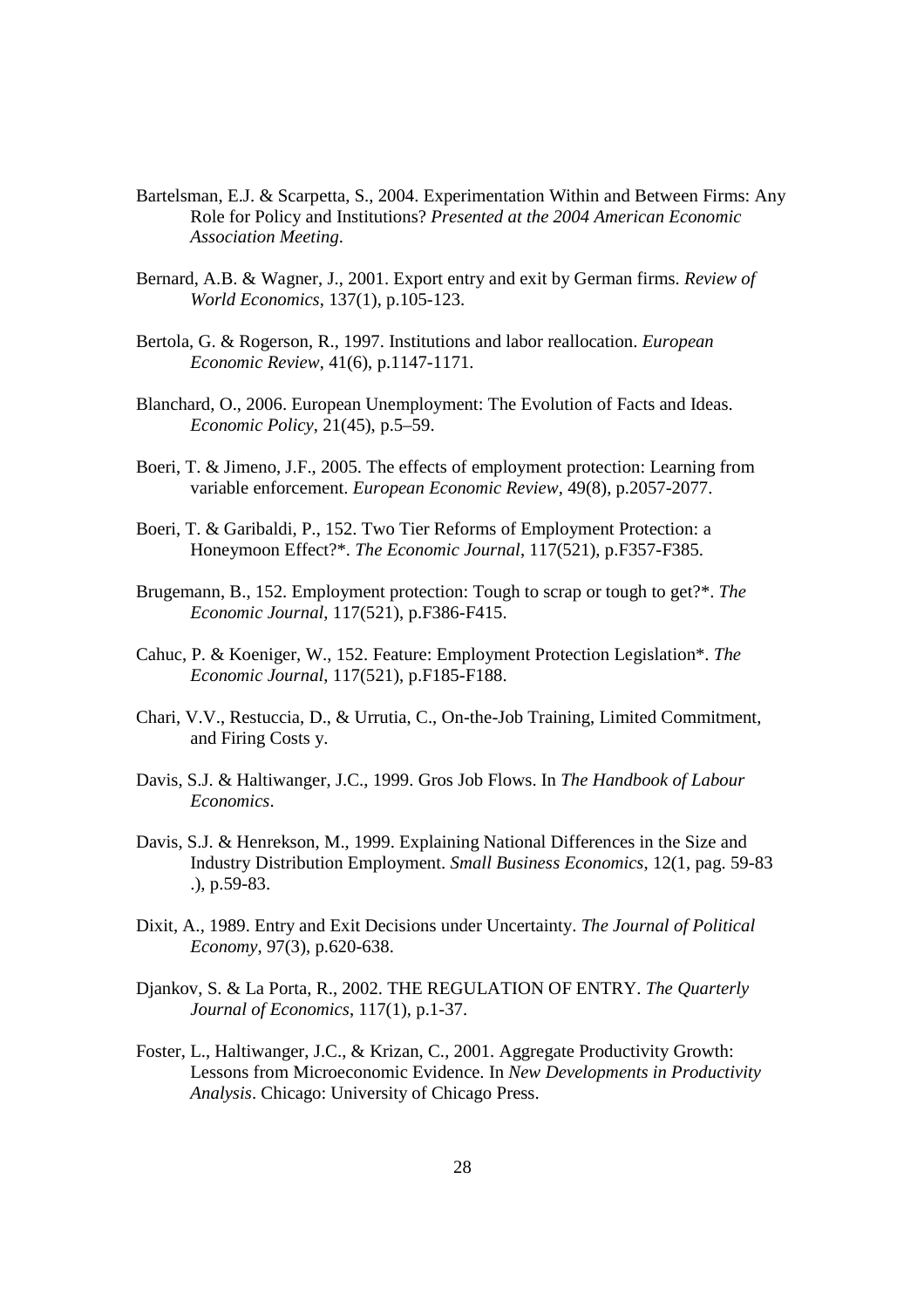- Geroski, P., 1995. What do we Know about Entry? *International Journal of Industrial Organization (INDOR)*, 13(4), p.421-440.
- Greenhalgh, L., Lawrence, A.T., & Sutton, R.I., 1988. Determinants of Work Force Reduction Strategies in Declining Organizations. *The Academy of Management Review*, 13(2), p.241-254.
- Gust, C. & Marquez, J., 2004. International comparisons of productivity growth: the role of information technology and regulatory practices. *Labour Economics*, 11(1), p.33-58.
- Haltiwanger, J., Scarpetta, S., & Schweiger, H., 2006. *Assessing Job Flows across Conutries: The Role of Industry, Firm Size and Regulations*,
- HASKEL, J., KERSLEY, B., & MARTIN, C., 2003. LABOUR MARKET FLEXIBILITY AND EMPLOYMENT ADJUSTMENT: MICRO EVIDENCE FROM UK ESTABLISHMENTS. *Oxford Economic Papers*, 49(3), p.362-379.
- Hopenhayn, H.A. & Prescott, E.C., 1992. Stochastic Monotonicity and Stationary Distributions for Dynamic Economies. *Econometrica*, 60(6), p.1387-1406.
- Hopenhayn, H.A., 1992. Entry, Exit, and Firm Dynamics in Long Run Equilibrium. *Econometrica*, 60(5, pag. 1127-1150 .), p.1127-1150.
- Khan, B. Zorina and Ken Sokoloff, Institutions and Technological Innovation During the Early Economic Growth: Evidence from the Great Inventors of the United States, 1790-1930, NBER working paper no w10966, Cambridge
- Kane, E.J., 1988. Interaction of Financial and Regulatory Innovation. *The American Economic Review*, 78(2, Papers and Proceedings of the One-Hundredth Annual Meeting of the American Economic Association), p.328-334.
- Kessing, S.G., 182. Employment Protection and Product Market Competition. *Scandinavian Journal of Economics*, 108(2), p.339-352.
- Koeniger, W., 2005. Dismissal costs and innovation. *Economics Letters*, 88(1), p.79-84.
- Koeniger, W. & Prat, J., 152. Employment Protection, Product Market Regulation and Firm Selection\*. *The Economic Journal*, 117(521), p.F302-F332.

Lagos, R., 2006. A Model of TFP. *Review of Economic Studies*, 73(4), p.983-1007.

Lamoreaux, Naomi R. and Jean-Laurent Rosenthal, "Legal Regime and Contractual Flexibility: A Comparison of Business's Organizational Choices in France and the United States during the Era of Industrialization," *American Law and Economics Review*, 7 (Spring 2005), pp. 28-61;